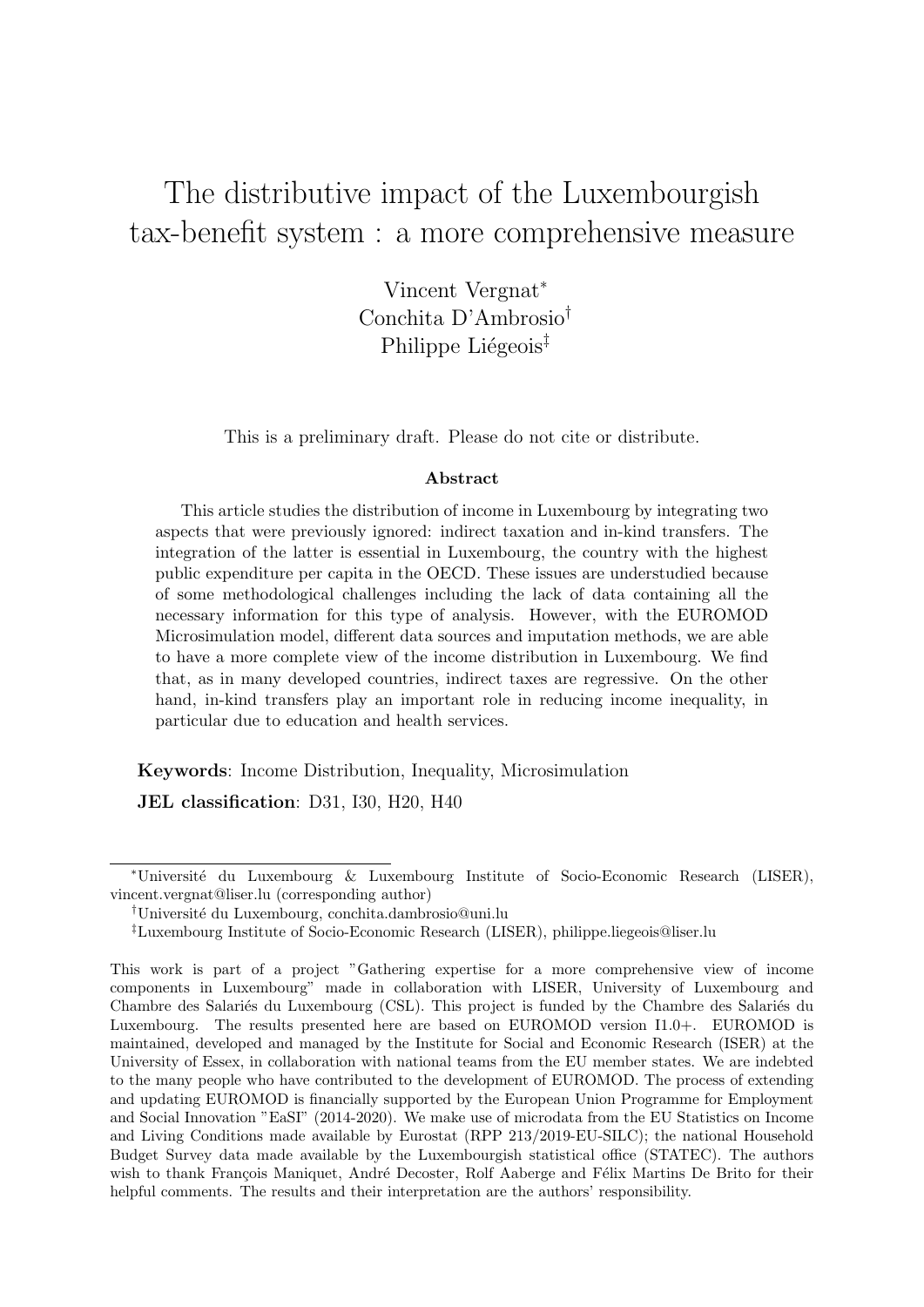### 1 Introduction

The majority of income distribution studies consider only direct taxes and cash transfers (see, for example [Fuest et al.](#page-26-0) [\(2010\)](#page-26-0)). The measurement of income is thus limited to household disposable income. The household disposable income corresponds to the sum of primary incomes, replacement incomes, public cash social transfers and private transfers between households net of social contributions and direct taxes. This definition does not allow for a comprehensive measure of income since it neglects two important aspects of tax-benefit systems : indirect taxation and in-kind transfers. The main reason is the lack of data on consumption and use of public services in surveys used to analyse household's income. This is the case, for example, of the European Union-Statistics on Income and Living Conditions (EU-SILC) used in Europe to measure poverty and inequality. Ignoring these aspects can lead to an overestimation or underestimation of income inequality as well as distort international comparisons. For example, [Garfinkel et al.](#page-26-1) [\(2006\)](#page-26-1) show that taking in-kind transfers and indirect taxes into account in rich countries significantly reduce the differences observed in terms of inequality between and across countries especially at the bottom of the income distribution. It seems that English-speaking countries, although not very generous with in-cash transfers than country like France, are more generous with in-kind transfers. These countries rely also less on indirect taxation. The issue of indirect taxation and in-kind transfers may also be very relevant for Luxembourg. Indeed, Luxembourg is characterised by a very high level of public expenditure per capita, the highest among OECD countries, even in Purchasing Power Parity [\(OECD, 2019\)](#page-26-2) and the tax revenue from indirect taxation is, as in most other European countries, high.

The main indirect taxes are Value-Added Tax (VAT) and excise duties. These taxes are based on the value or quantity of goods and services that are consumed. It is therefore possible to measure indirect taxes paid at household level using consumption surveys, like the European Household Budget Survey (HBS). However, these surveys generally do not contain enough income information to conduct a detailed analysis of disposable income. Methods have then recently been developed to link information from consumption surveys with information from income surveys [\(Decoster et al., 2010;](#page-26-3) [Figari and Paulus,](#page-26-4) [2015;](#page-26-4) [Savage, 2017;](#page-27-0) [De Agostini et al., 2017;](#page-26-5) [Maitino et al., 2017\)](#page-26-6). [De Agostini et al.](#page-26-5) [\(2017\)](#page-26-5) present how Engel curves are estimated with Household Budget Survey data and how indirect taxation can be simulate into the EUROMOD microsimulation model. In this article we use a similar method to integrate expenditures into EU-SILC using the Luxembourgish component of the HBS.

The consideration of in-kind transfers raises different issues than those for indirect taxes. Indeed, few microeconomic datasets contain information on the quantity of public services that are consumed by households. Moreover, as these services are often produced directly by the State, prices are not observable. However, the monetary value of these transfers must be assessed to incorporate them into the analysis of income. Then, the integration of in-kind transfers raises two questions: what is the monetary value of these transfers? and who are the beneficiaries? The value of in-kind transfers is generally define by the production cost approach [\(Smeeding et al., 1993\)](#page-27-1), but it can also be measured by the value of what the household would have had to pay to afford the service. Concerning beneficiaries, the two most commonly used approaches are the actual consumption approach and the *insurance-value approach* (Verbist and Förster, 2019). The first considers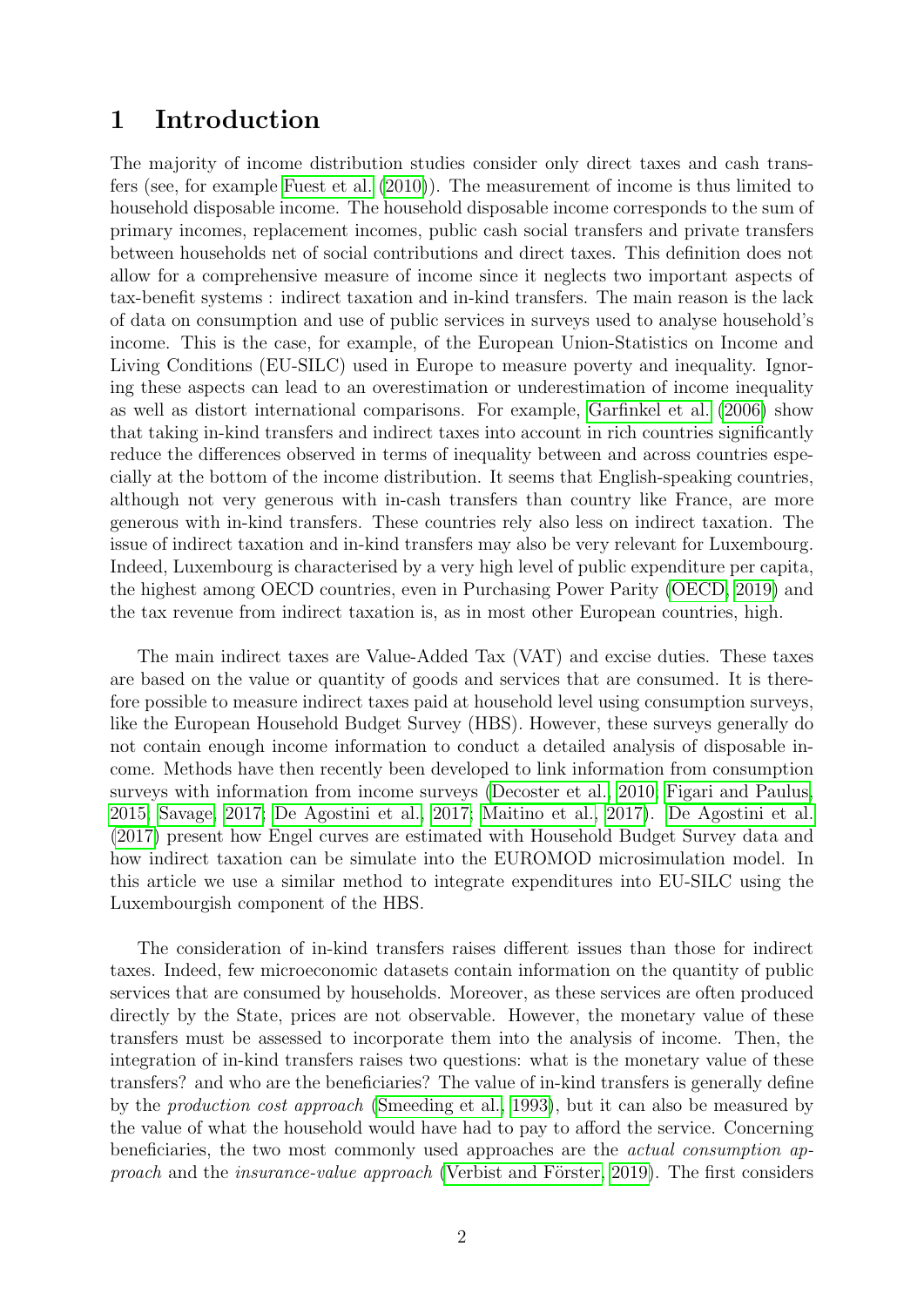that a household that actually uses a service receives the transfers. The second measures the amount needed to cover the needs of people who share the same characteristics. Following this second approach, each individual belonging to the same group receive the same amount of transfers. In this article, we combine these two approaches to measure in-kind transfers from education, health care, child care services, long-term care and social housing. Unlike international comparison studies that have focused on in-kind transfers (for example [Marical et al., 2008;](#page-26-7) Verbist and Förster, 2019), we use more accurate data for Luxembourg to have a more precise measure of in-kind transfers.

Taking into account cash and non-cash transfers lead to a final question: what scale of equivalence to use? According to [Radner](#page-27-3) [\(1997\)](#page-27-3), using the same equivalence scale for cash and non-cash income can lead to inconsistencies. The usual equivalence scale does not take into account differences in non-cash needs and therefore risks to overestimate the equivalent income of households who are using public services without really reflecting a higher well-being. The equivalence scale in the case of in-kind transfers must be modified. Alternatives have been proposed by [Aaberge et al.](#page-26-8) [\(2010\)](#page-26-8) or [Paulus et al.](#page-27-4) [\(2010\)](#page-27-4). In this article, we test the sensitivity of the results to the equivalence scale used.

The main purpose of this paper is to measure the distributivity of the Luxembourgish tax-benefit system by taking into account, unlike previous studies on this country, indirect taxation and in-kind transfers. The sensitivity of the results to the equivalence scale used are also studied. The rest of the paper is organised as follows. The second section explains the data used in the analysis and the different methodological steps needed to obtain the results, namely the microsimulation model, the simulation of indirect taxes, the imputation of in-kind transfers and the definition of equivalence scale. Section 3 presents the results. Finally, the last section concludes and discusses the policy implications of the results.

## 2 Data and Method

### 2.1 Microsimulation

The analysis is based on the EUROMOD microsimulation model. This European model allows researchers to simulate most of direct taxes and cash social transfers existing in European countries [\(Sutherland and Figari, 2013\)](#page-27-5). The model is based on data from the European Union-Statistics on Income and Living Condition survey (EU-SILC). This survey interviews a representative sample of the population of each country on different sources of income, on living conditions as well as on labour supply. It also contains detailed information on the socio-demographic structure of the household, such as the age of all members, level of education or marital status. Other information on health or wellbeing is also available. These data and the tax-benefit modelling allow the researchers to simulate the disposable income of each household in the sample. The main advantage of the microsimulation model is that it also makes it possible to simulate the distributive impact of reforms of the tax-benefit system.

In this article, we use the Luxembourgish EUROMOD input data set. The input database is composed of EU-SILC 2016 data (the reference year for income variables is 2015) that have been adapt to meet the constraints of the model. For example, income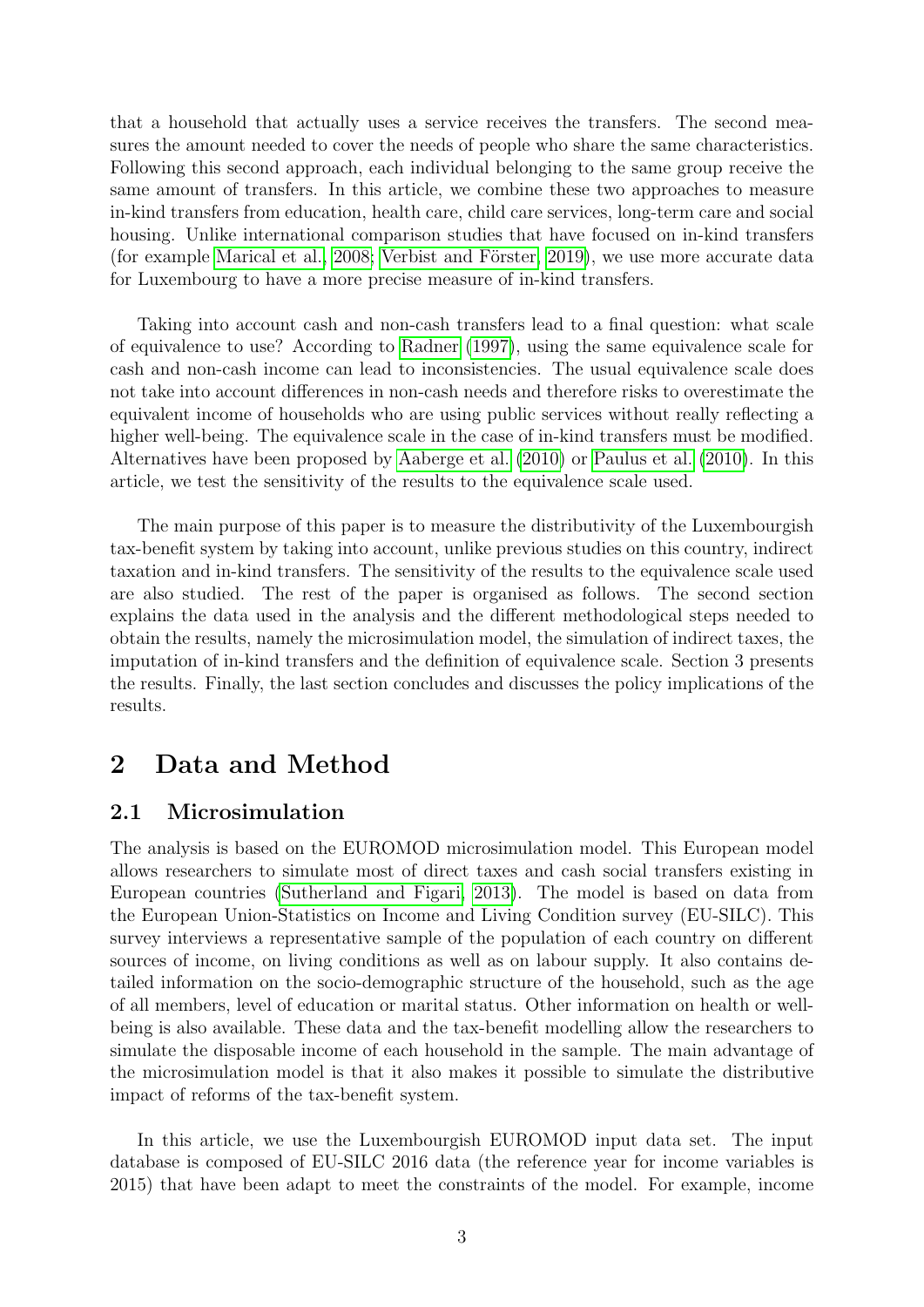variables are monthlyized, missing data are imputed...  $\cdot$  <sup>[1](#page-3-0)</sup> The EUROMOD input data includes 3 836 households residing in Luxembourg. 3 households with aberrant values (e.g. negative disposable income or very high disposable income) were removed from the sample. In the results section, households including international civil servants are also removed. The latter are subject to specific tax systems that depend on the international institutions in wich they work. It is, then, not relevant to take these households into account in the analysis of the Luxembourgish tax-benefit system. Finally, the sample is composed of 3 643 households (9 525 individuals).

### 2.2 Simulation of indirect taxes

The Luxembourgish part of the EUROMOD model does not include indirect taxation. This is due to the lack of information on household consumption in the EU-SILC survey. However, recent studies have attempted to overcome this limitation by imputing consumption into income survey data using expenditure data [\(Decoster et al., 2010;](#page-26-3) [Figari](#page-26-4) [and Paulus, 2015;](#page-26-4) [Savage, 2017;](#page-27-0) [Maitino et al., 2017\)](#page-26-6). We chose to follow the methodology developed by [De Agostini et al.](#page-26-5) [\(2017\)](#page-26-5) to impute consumption expenditures in the Luxembourgish EUROMOD input data. This method, already applied to 10 countries of the EUROMOD consortium, consists of estimating Engel curves [\(Banks et al., 1997\)](#page-26-9) using Household Budget Survey data. Engel curves are estimated for different aggregate categories of goods and services using several independant variables (disposable income, size of the household, age and education of the household head...). For aggregate categories with a high proportion of households with positive expenditures, a simple unconditional demand equation is estimated. For the other aggregate categories, a two-step estimation is made: first a probit to estimate the probability that a household has positive expenditures in the aggregate category and then a conditional demand equation is estimated. Table [1](#page-4-0) shows the aggregate categories considered as well as the dependent variable and the type of estimation method applied for each category. To have the same reference year for income in HBS and in the EUROMOD input dataset, we use the wave 2015 of the Luxembourgish HBS. The Luxembourgish component of HBS interviews, every year, approximately 1 000 households residing in Luxembourg. To increase the sample size, the  $t-1$  and  $t+1$  survey data are added for year t. Expenditure and income variables are updated at the price level of t.

<span id="page-3-0"></span><sup>1</sup>The reader may refer to country reports (2015-2018) for more details on the construction of the EUROMOD input dataset: https://www.euromod.ac.uk/using-euromod/country-reports.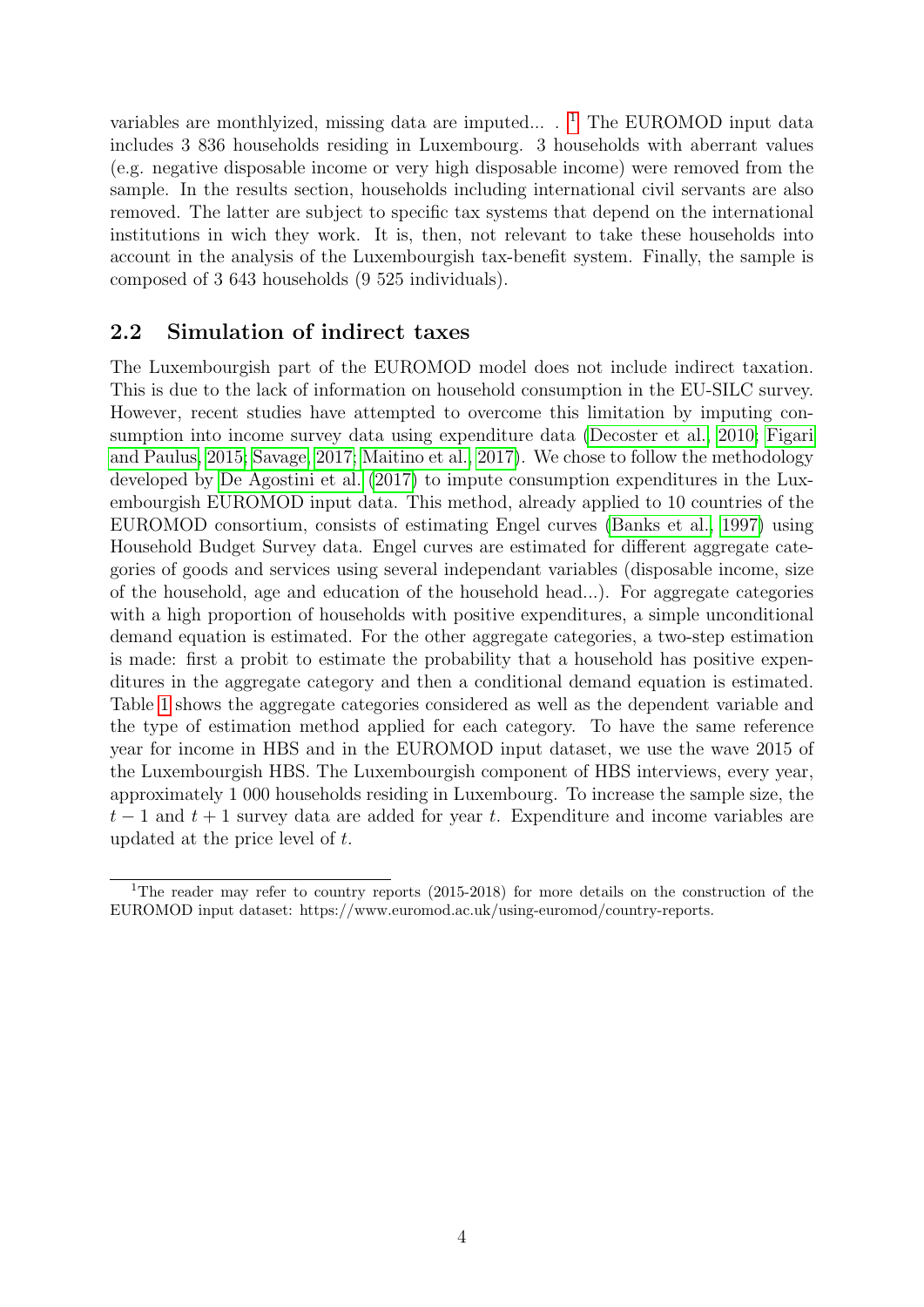<span id="page-4-0"></span>

|                                      | Dependent<br>variable              | 2 steps:<br>1.Probit<br>2. Conditional<br>demand | Main<br>explanatory<br>variable* |
|--------------------------------------|------------------------------------|--------------------------------------------------|----------------------------------|
| Non-durables                         | log total non-durable expenditures | no                                               | Υ                                |
| 1. Food $\&$ non-alcoholic beverages | Share of "remaining" non-durables  | no                                               | R                                |
| 2. Alcoholic beverages               | Share of non-durables              | yes                                              | Ε                                |
| 3. Tobacco                           | Share of non-durables              | yes                                              | Ε                                |
| 4. Clothing & footwear               | Share of "remaining" non-durables  | $\mathbf{n}$                                     | $_{\rm R}$                       |
| 5. Home fuels, electricity & water   | Share of "remaining" non-durables  | no                                               | R                                |
| 6. Housing $&$ rents                 | Share of non-durables              | yes                                              | Ε                                |
| 7. Household goods & services        | Share of "remaining" non-durables  | $\mathbf{n}$                                     | R                                |
| 8.Health                             | Share of "remaining" non-durables  | $\mathbf{n}$                                     | R                                |
| 9. Private transport                 | Share of "remaining" non-durables  | $\mathbf{n}$                                     | R                                |
| 10. Public transport                 | Share of non-durables              | yes                                              | E                                |
| 12. Recreation & culture             | Share of "remaining" non-durables  | $\mathbf{n}$                                     | R                                |
| 13. Education                        | Share of non-durables              | yes                                              | Ε                                |
| 14. Restaurants & hotels             | Share of "remaining" non-durables  | no                                               | R                                |
| 15.0 ther goods $\&$ services        | Share of "remaining" non-durables  | no                                               | R                                |
| 16.Durables                          | Log expenditures on durables       | yes                                              | Y                                |

#### Table 1: Engel curves estimation

Note: Y: log household disposable income, E: log total household non-durable expenditure and R: log total remaining non-durable expenditure

<span id="page-4-1"></span>Source: authors' calculations based on method from [De Agostini et al.](#page-26-5) [\(2017\)](#page-26-5)





Source: Authors' elaborations based on the method developped by [De Agostini et al.](#page-26-5) [\(2017\)](#page-26-5).

The previous estimated parameters, based on Household Budget Survey data, are used in association with identical socio-demographic variables from the EUROMOD database to impute consumption expenditures. The independant variable use for disposable income is the net income report by households in the Household Budget Survey while it is the simulated disposable income in the EUROMOD input data. A specific level of expenditure for each household in the EUROMOD input dataset and for each category of goods and services is then calculated. The summary of the method can be find in figure [1.](#page-4-1) To check the consistency of the imputation, we have checked that the weighted EUROMOD and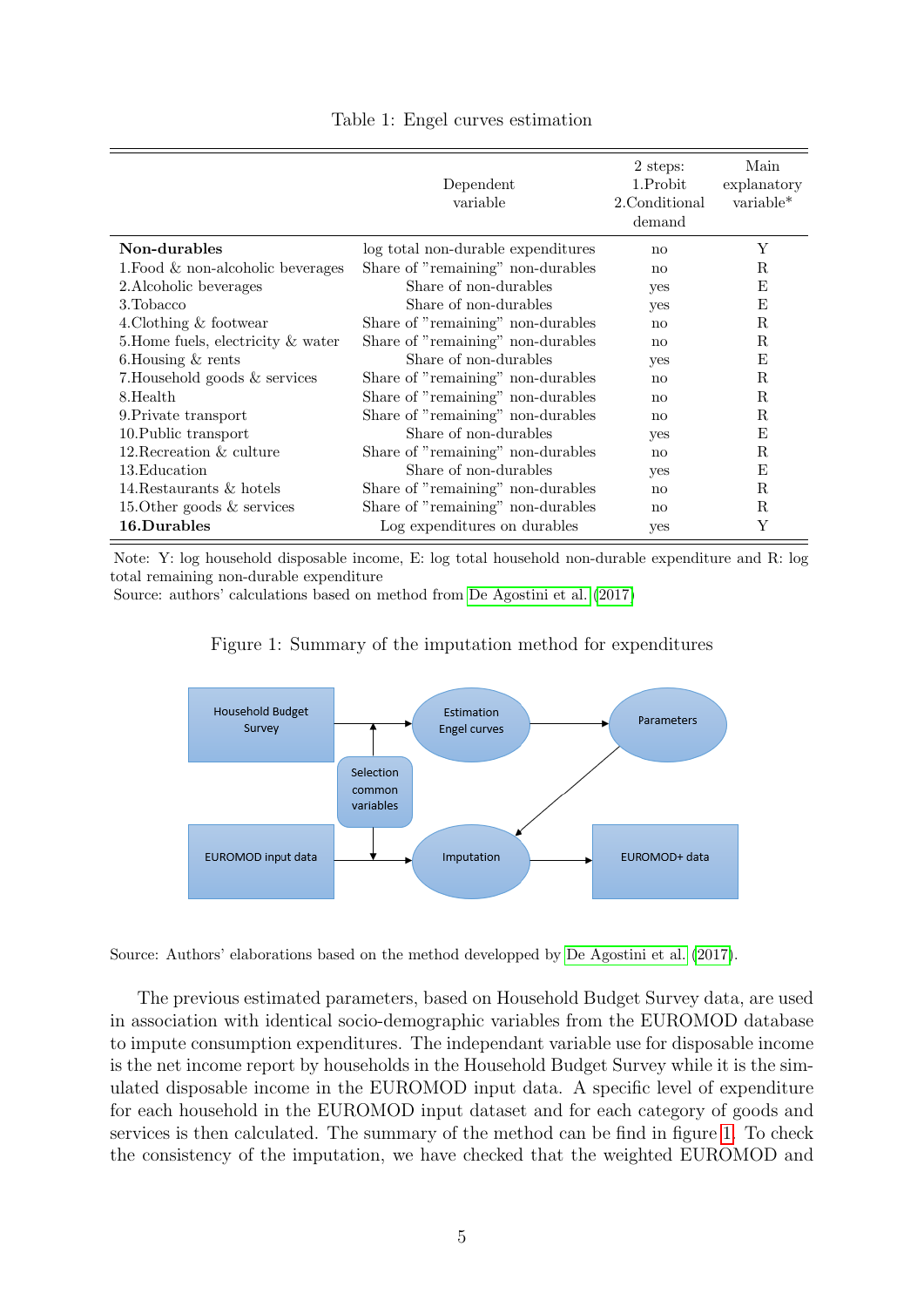HBS data are similar.<sup>[2](#page-5-0)</sup> In addition, for the year 2015 (to have the same year for the two dataset), we compare, in figure [2,](#page-5-1) the mean level of expenditures observed in HBS with the mean level of expenditures imputed in the EUROMOD input dataset, called EURO-MOD+ (EUROMOD+ is the EUROMOD input data that includes imputed expenditures for each household).The average amounts of expenditures imputed in EUROMOD+ per decile are similar to those observed in HBS.



<span id="page-5-1"></span>Figure 2: Comparison of disposable income and expenditures in HBS and EUROMOD, 2015

Note: the disposable income in EUROMOD+ is the disposable income simulated with EUROMOD (policy year 2015). Expenditures in EUROMOD+ are imputed using the Engel curves parameters. Source: HBS and EUROMOD+ (policy year 2015), Authors' calculations.

The data have been aggregated to estimate the Engel curves but the HBS data contains more detailed information on consumption. There are 201 sub-categories in the HBS version we use. We calculated the average share, on all HBS households, of each subcategory in the aggregate category to which it refers. For example, we measured the share of "food & non-alcoholic" expenditures devoted to the subcategory "bread". We then use this weight calculated on the HBS data to create the consumption subcategories in the EUROMOD+ database. For example, if  $x\%$  of "food & non-alcoholic" expenditures are devoted to "bread" in HBS, the sub-category "bread" in EUROMOD will be imputed by applying  $x\%$  to the level of expenditures of the category "food & non-alcoholic" that was previously imputed. The share of each sub-category in the aggregate category is therefore the same for all households, but as each household has a personalized level of aggregate

<span id="page-5-0"></span><sup>&</sup>lt;sup>2</sup>More details on the method, the reader can refer to [De Agostini et al.](#page-26-5) [\(2017\)](#page-26-5) The results of the Luxembourgish model validation are presented in the report Vergnat and Liégeois [\(2020\)](#page-27-6).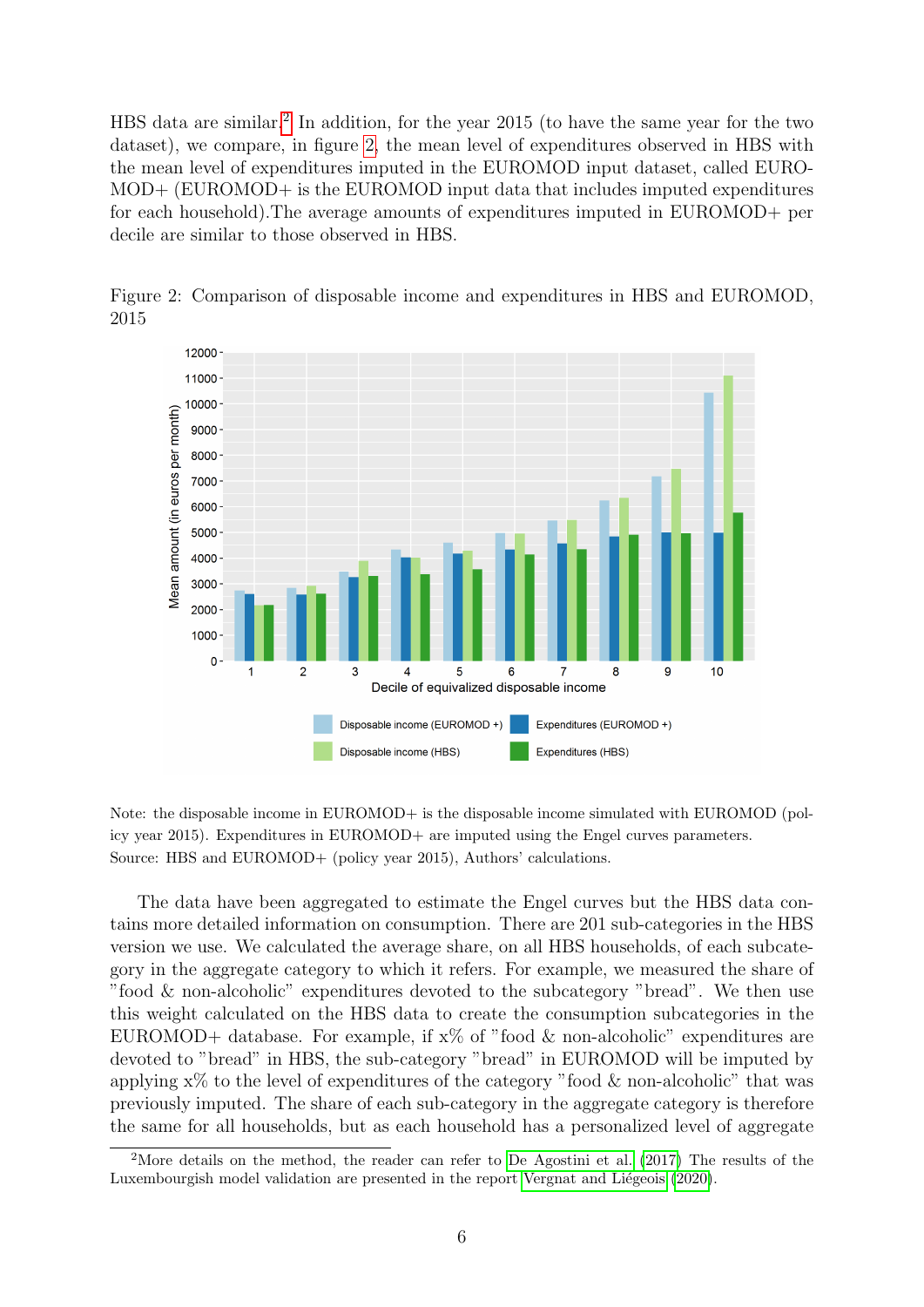expenditures, each households has a level of expenditure in each sub-category that differs from the others.

Once the amount of expenditure has been defined for each subcategory of goods and services and for each household, we define VAT rates and excise duties associated with each subcategory. This information is necessary to simulate taxes. The simulation of indirect taxes paid by household  $i$  for the good  $k$  are done with the EUROMOD model using the following formulas:

• For Value Added Tax  $(VAT)$ :

$$
\text{VAT}_{ik} = \frac{t_k}{1 - t_k} e_{ik} \tag{1}
$$

• For ad valorem excises  $(ExA)$ :

$$
ExA_{ik} = a_k e_{ik}
$$
 (2)

• For specific excises  $(EXS)$ :

$$
ExS_{ik} = \frac{s_k}{p_k} e_{ik}
$$
 (3)

• In total, the indirect taxes paid  $T$ :

$$
T_{ik} = \text{VAT}_{ik} + \text{ExA}_{ik} + \text{ExS}_{ik} \tag{4}
$$

with  $t_k$  the VAT rate for good/service k,  $e_{ik}$  the total expenditures of household i for the good/service k,  $a_k$  the ad valorem excise rate for the good/service k,  $s_k$  the specific excise for the good/service k and  $p_k$  the mean consumer price of the good k.

In Luxembourg, there are 4 VAT rates. The standard rate is 17%, the parking rate 14%, the reduced rate 8% and the super reduced rate 3%. Excise duties only apply to alcohol, tobacco and energy products. Given the different rates that can be applied to goods belonging to the same aggregate category and the presence of excise duties for some subcategories only, we calculate an implicit tax rate for each aggregate category. The implicit taxe rate is the sum of all indirect taxes levied on consumption divided by the level of consumption expenditures. Implicit tax rates for the year 2018 are summarized in Table [2.](#page-7-0) Tobacco is by far the most heavily taxed category with an implicit rate of almost 200%. The other categories subject to excise duties follow (alcoholic beverages and private transport). Rents and education are exempt from indirect taxes, as an important part of health-related goods and services, which explains why the implicit tax rates is low or equal to 0 for these categories.

To summarize, in this first step, we simulate the disposable income with the EURO-MOD model based on the EUROMOD input data. Then we use estimates of the Engel curve parameters based on HBS data to impute consumption expenditures in the EURO-MOD input data (now called EUROMOD+). Finally, we program the indirect taxation rules into the EUROMOD mirosimulation model and apply them to the expenditures imputed to each household. We thus obtain the simulation of indirect taxes. The results obtained from this process are described in section [3.](#page-16-0)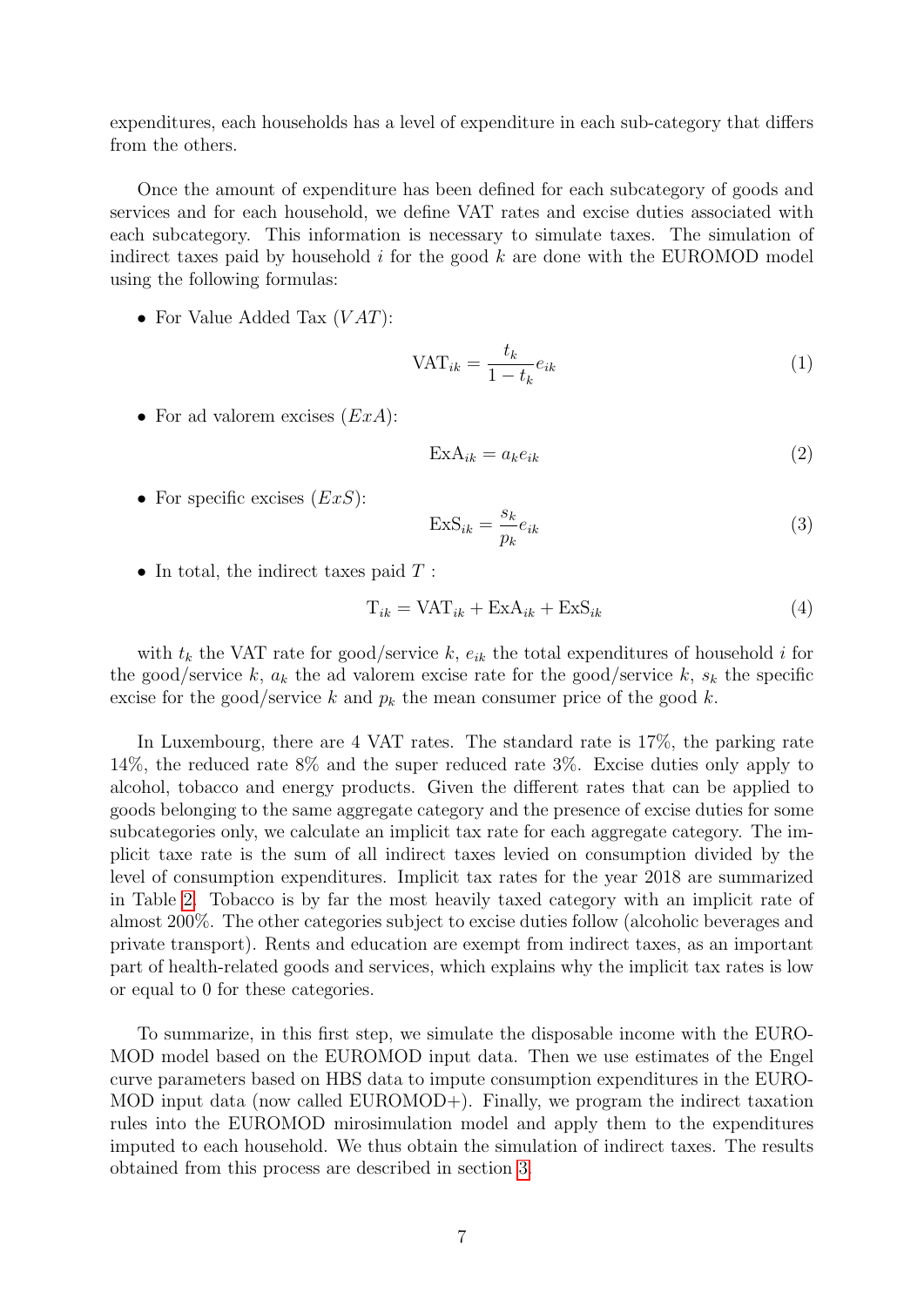|                                   | Implicite<br>taxe rate<br>2018 |
|-----------------------------------|--------------------------------|
| Food $\&$ non-alcoholic beverages | 3.0                            |
| Alcoholic beverages               | 20.6                           |
| Tobacco                           | 197.9                          |
| Clothing & footwear               | 15.2                           |
| home fuels, electricity & water   | 9.7                            |
| Housing & rents                   | 0.0                            |
| Household goods & services        | 17.0                           |
| Health                            | 1.2                            |
| Private transport                 | 36.6                           |
| Public transport                  | 3.0                            |
| Communication                     | 16.8                           |
| Recreation & culture              | 6.3                            |
| Education                         | 0.0                            |
| Restaurants & hotels              | 5.5                            |
| Other goods $\&$ services         | 2.8                            |
| Durables                          | 16.1                           |

<span id="page-7-0"></span>Table 2: Implicit tax rate, Luxembourg, 2018

Source: EUROMOD+, policy system 2018, authors' calculations

### 2.3 Imputation of in-kind transfers

Transfers from the public sector are not only cash (family allowance, minimum assistance benefits, unemployment benefits, etc.) but also non-cash (free education system, subsidized health sector...). Developed countries have varying degrees of expenditures on the provision of public services. The benefits associated with these subsidized services can compensate for the lack of cash transfers in some areas. Also, studying income distribution in a population based only on cash transfers and direct taxes biases the analysis. Therefore, it seems important to include in-kind transfers. In-kind transfers, in this study, only refer to public goods and services that generate an individual benefit to the user, such as education, health, housing (via the provision of social housing) or child care subsidies. Collective goods and services (defence, public lighting, etc.), which benefit households in a more indivisible way, are therefore not considered as social in-kind transfers in the framework of this study as in the majority of study focusing on in-kind transfers [\(Marical](#page-26-7) et al.,  $2008$ ). In addition, as explained in Verbist and Förster  $(2019)$ , the integration of in-kind transfers raises two questions: what is the monetary value of these transfers? and who are the beneficiaries?

The first question concerns the fact that these services generally do not require any household payment and are not produced in a market (because produced directly by public institutions), as a result prices are unobservable. As define by [Smeeding et al.](#page-27-1) [\(1993\)](#page-27-1), the total value of in-kind benefits associated to a public service is assumed to be equal to the total public expenditures related to this service. In other words, it is equal to the total cost of producing it. This is called the production cost approach. The value of the transfer, at an individual level, is therefore defined as the cost per beneficiary of producing the service. The value of in-kind transfers at the household level is, consequently, the sum of transfers received by all the household members. This method has the disadvantage of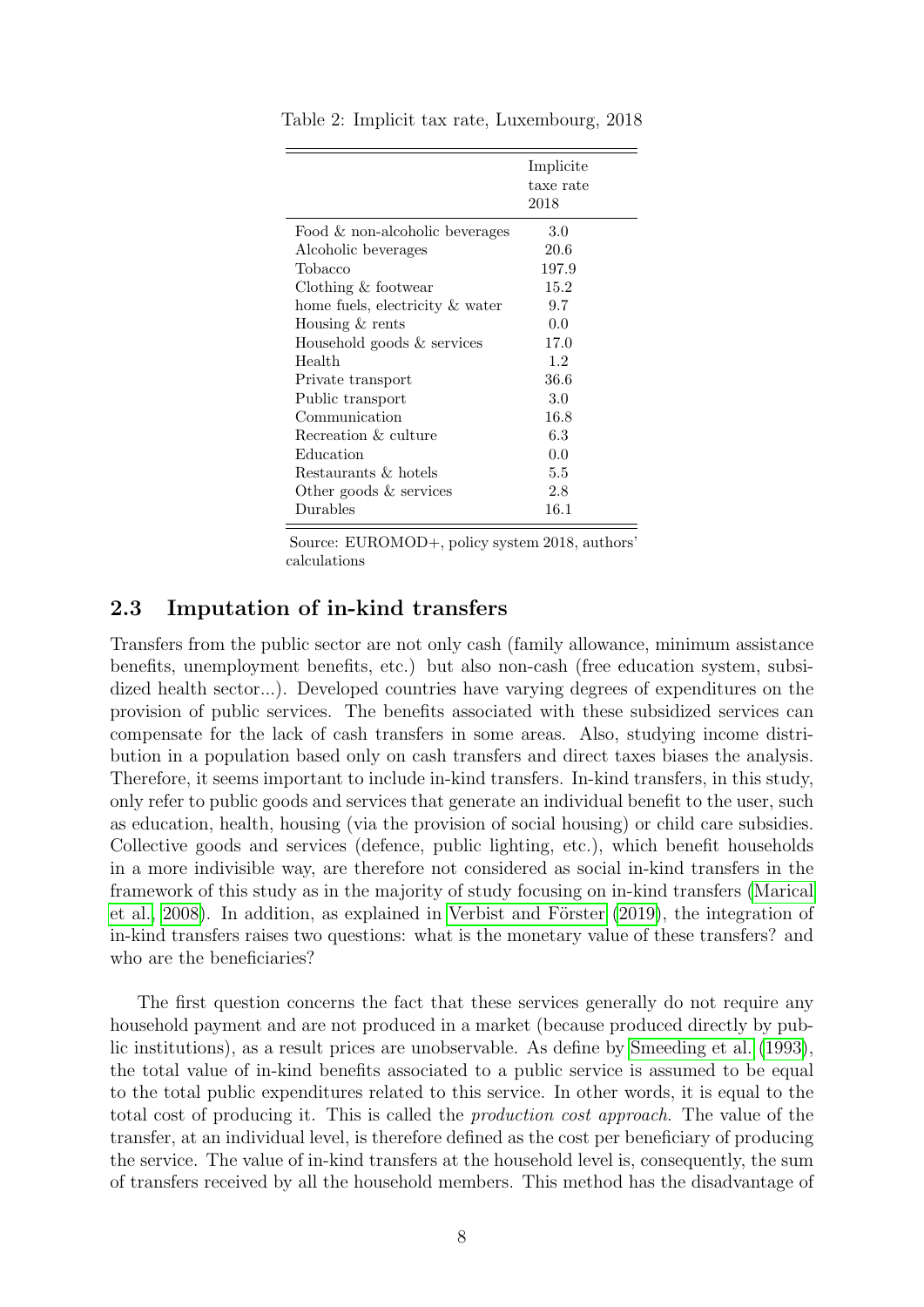neglecting the efficiency and quality of the service provision. However, in some categories, prices are observable (e.g. in the case of childcare), it is then possible to determine the price that would have been paid by the family in the absence of public transfers.

The second question is related to the fact that all individuals do not necessarily use all services and that for each service, the intensity of use may differ from one individual to another. For example, free public education only affects households with school-age children. Similarly, health care expenditures is on average more important for elderly than for children. Income survey data, like EU-SILC, usually do not (or only partially) provide information on the use of public services or do not measure the intensity of use. To overcome this difficulty, two methods are generally used in the literature to allocate in-kind transfers. The first one is the actual consumption approach. This approach is used when it is possible to identify the beneficiaries of public services. We use this approach for education, child care services and social housing. The second approach called insurance-value approach is generally used when the beneficiaries and intensity of use is not observable. This method groups individuals according to some observable characteristics (such as age or sex). The monetary amount is then determined by the production cost of the service for the group divided by the number of individuals in the group. Consequently, all members of the same group receive the same amount of transfers. The benefit come from the fact that, even if not used, individuals know that they have access to the public service in case of needs. We use this approach for health care and long-term care.

These different approaches are used in recent works on in-kind transfers [\(Marical et al.,](#page-26-7) [2008;](#page-26-7) [Paulus et al., 2010;](#page-27-4) [Aaberge et al., 2010;](#page-26-8) [Figari and Paulus, 2015;](#page-26-4) [Aaberge et al.,](#page-26-10) [2013\)](#page-26-10) but they have limitations that are important to highlight.<sup>[3](#page-8-0)</sup> Indeed, they imply that in-kind transfers do not create externalities [\(Paulus et al., 2010\)](#page-27-4). This means that a non-beneficiary household would not obtain indirect advantages or losses related to the fact that other households are beneficiaries. In addition, they consider that production costs, measured with national accounts or other official statistics, are directly related to the service measured and that there is no inefficiency in public expenditures.

Education. The educational service is estimated using the actual consumption approach. We distinguish the educational service by different levels (1.early childhood education, 2.primary education, 3.lower secondary education, 4.general upper secondary education, 5.vocational upper secondary education, 6.undifferentiated upper secondary education (if the track (vocational or general) is not specified), 7.post secondary non tertiary and 8.tertiary education). Beneficiaries are identified as people aged 16 and over who report being in education in a specific level. For those under 16 years of age, the information is missing. Thus, for children between 4 and 15 years old included (age of compulsory school) we consider that children are in the level of education corresponding to their age. For individuals under 4 years of age, they are considered in early childhood education if the parents declare that the child is going to a pre-school. It should be noted that students studying abroad and living there for their studies do not receive this in-kind transfers since they do not depend on the Luxembourgish education system. However, students going abroad for study can benefit from a mobility grant which is already included in the measurement of cash income in EUROMOD.

<span id="page-8-0"></span><sup>&</sup>lt;sup>3</sup>For a complete literature review of studies on the distributive impact of public services before 2008, the reader may refer to [Marical et al.](#page-26-7) [\(2008\)](#page-26-7)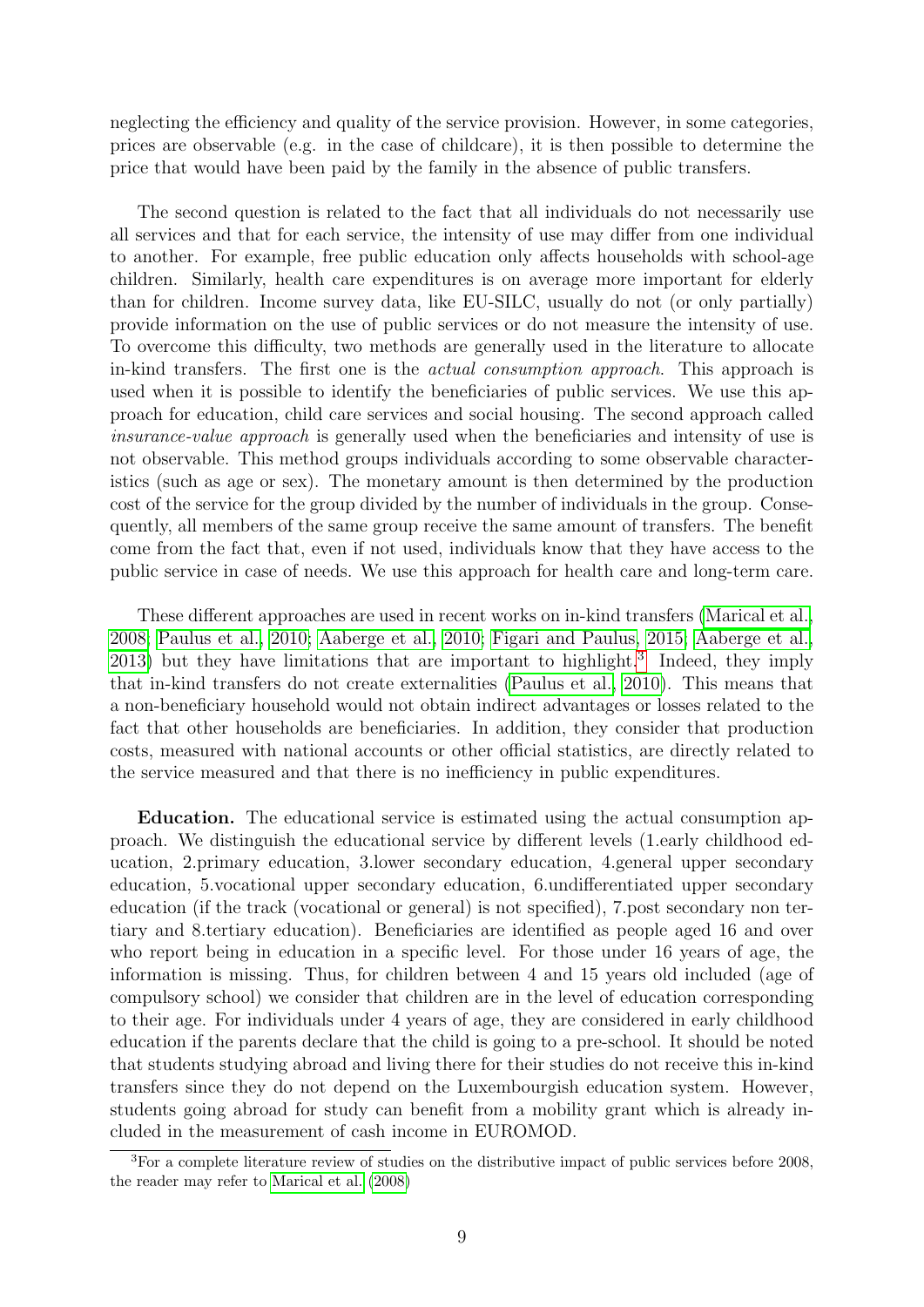The individual value of the in-kind transfer for a specific education level is assessed using data from the joint collection of data of UNESCO, OECD and Eurostat (UOE). The individual value of the transfer for each level of education is equal to public and international expenditures on the educational institutions (including core educational services and ancillary services) for each level divided by the number of pupils/students enrolled in this level (in full-time equivalent). Expenditures for the tertiary education exclude R&D expenditures because these expenditures do not directly target education services [\(Paulus](#page-27-4) [et al., 2010\)](#page-27-4). Figure [3](#page-9-0) summarizes the different values taken to approximate the monetary value of the service of education. We observe that the amount of in-kind transfer is higher for students in tertiary education as well as for students in upper secondary education. The very specific program concerned explains the very low level of in-kind transfer in category post-secondary non-tertiary.

<span id="page-9-0"></span>

Figure 3: Annual value of in-kind transfers per capita by education level

Source: UNESCO-OECD-Eurostat data collection (public and international expenditures on the educational institutions by education level and number of pupils/students (full time equivalent) enrolled by education level), authors' calculations.

Child care services. Child care services are subsidized in Luxembourg via the  $Chèque-service accuel (CSA) introduced in 2009. The CSA allows families with children$ under 13 years of age or who have not left primary education to benefit from free or discounted formal child care hours. The CSA is calculated according to different criteria: the taxable income of the household, the number of children and the rank of the child on the brotherhood, the type of care structure (childcare center or childminder at child's or child-minder's home), the number of hours of formal childcare and the age of the child. Financial assistance, via the CSA, is capped at 60 hours per week and at 6 euros per hour in childcare center and 3.75 euros per hour for children care by a childminder. Meal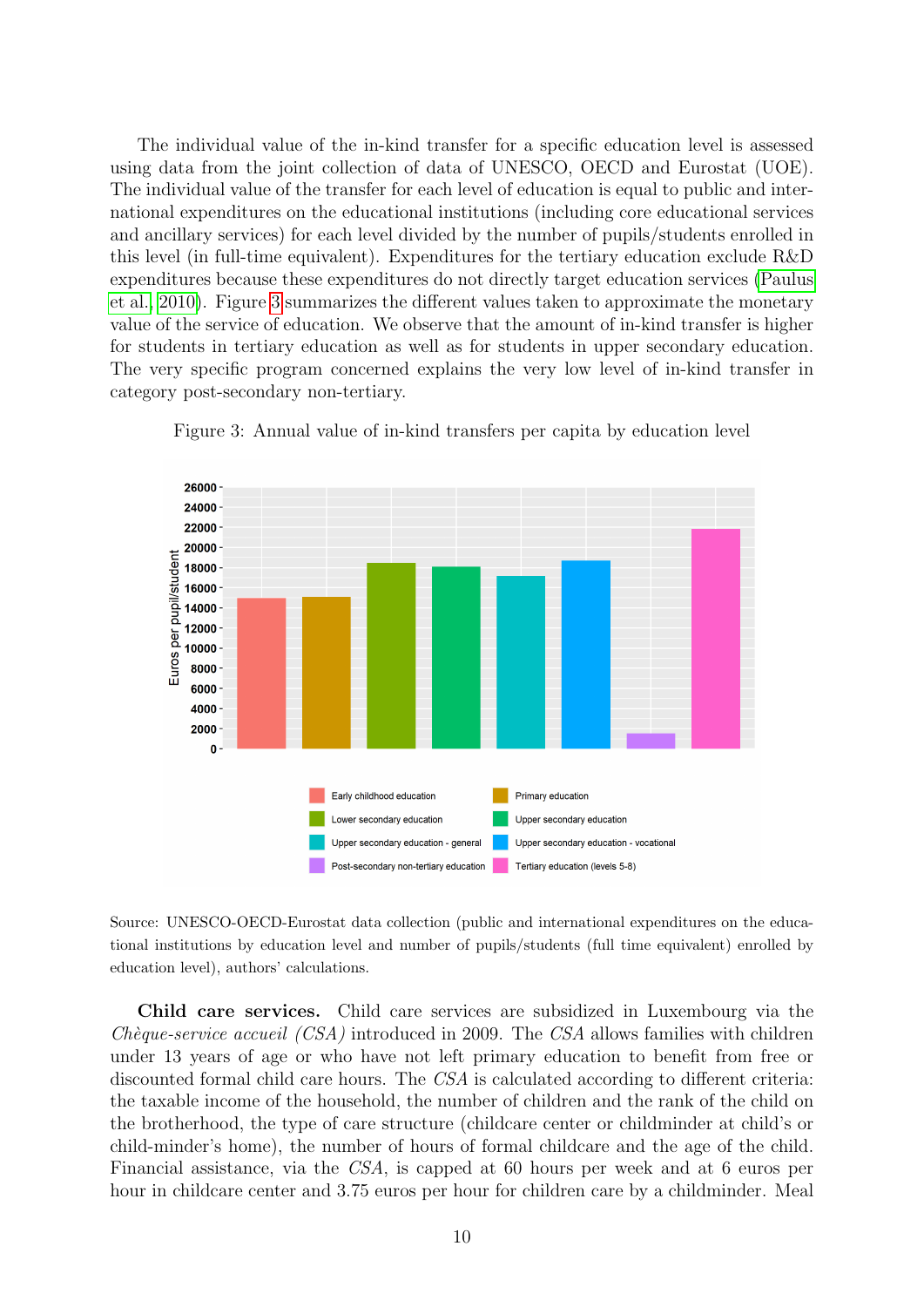expenditures are also included (max [4](#page-10-0).5 euros per meal, 5 times a week).<sup>4</sup> Taxable income is simulated in EUROMOD; the number, rank and age of children and the number of hours in a formal child care services are available in the EUROMOD input database. Therefore, it is possible to simulate the amount of financial assistance received by each household for child care. However, we assume that the hours spent with a professional childminder are only spent with a certified childminder (assistant parental). In addition, the number of meals taken during the care is not indicated; we assume that one meal is taken for each 4-hours window.

Health care. For the health service, we use the *insurance value approach*. Thus an individual receives the same amount of transfers as other people belonging to the same socio-demographic group. Socio-demographic groups is determined by age and sex. Based on health insurance data provided by *Inspection Générale de la Sécurité Sociale* we divide the total expenditure on health care for each group by the number of people covered by the health insurance in the corresponding group. It is important to note that these aggregated data concern only Luxembourgish residents covered by the luxembourgish health insurance. Cross-border workers are excluded and therefore do not affect our estimates. In our data, health care includes:

- Hospital care
- Medical care
- Drugs
- Care from other health professions
- Dental care
- Laboratory analysis
- Maternity care, palliative care, preventive medicine...

The average amounts per group are presented in Figure [4](#page-11-0) and shows that the health care needs of elderly are much higher than those of young people. In addition, differences between men and women are observed mainly for elderly and around the fertile ages (20-50 years).

<span id="page-10-0"></span><sup>&</sup>lt;sup>4</sup>The precise value can be found in the amended law on youth of 4 July 2008.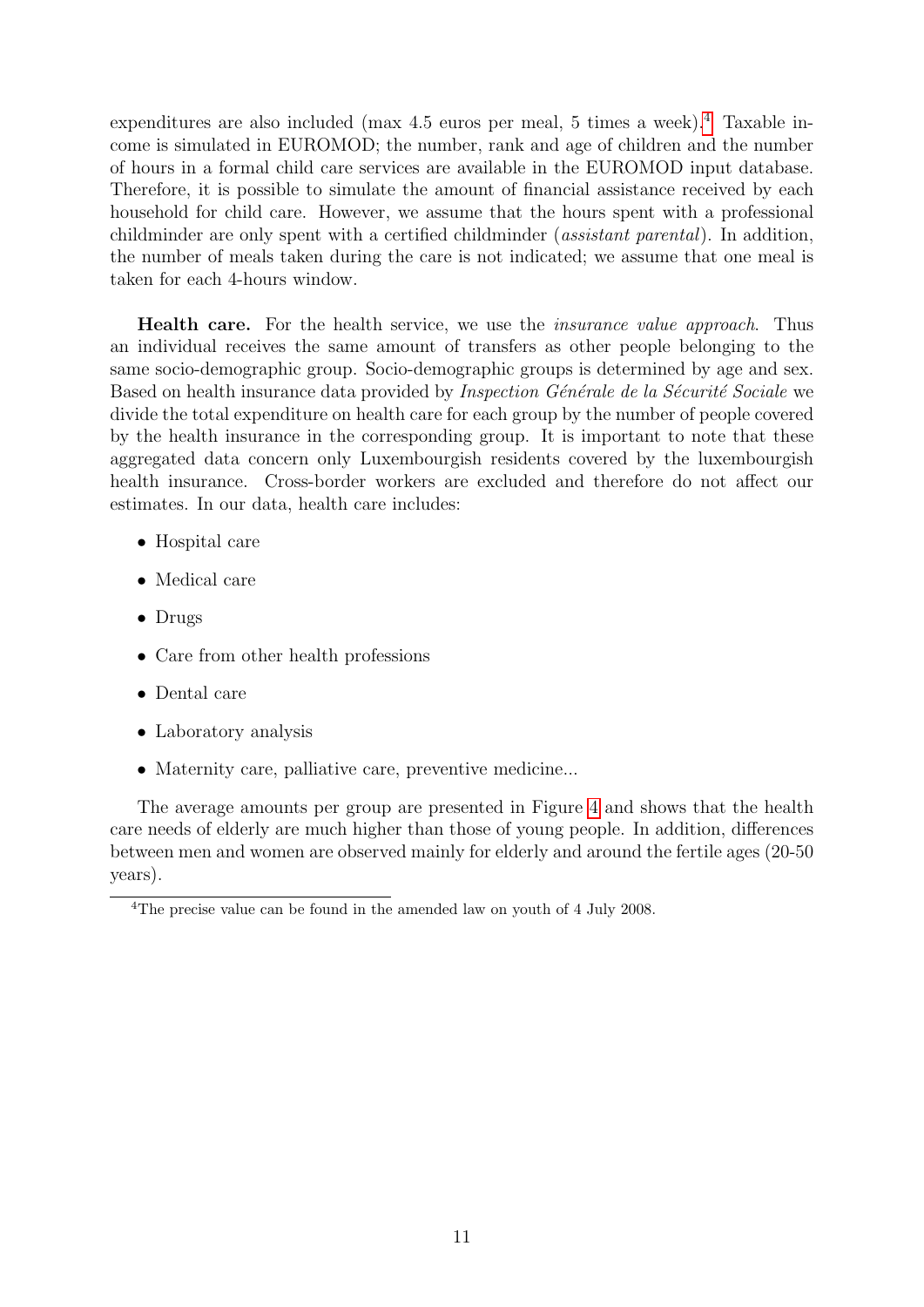<span id="page-11-0"></span>

Figure 4: Annual value of in-kind transfers per capita for health

Source: Inspection Générale de la Sécurité Sociale, authors' calculations.

Long term care. For long-term care we also use the *insurance value approach* by gender and age group. As with health care, the average monetary amounts of in-kind benefits observed in each group are used. The individual amount is deducted by dividing the total long-term care expenditure for a group by the number of persons covered by longterm care insurance in this group. The data are derived from long-term care insurance data and are provided by the *Inspection Générale de la Sécurité Sociale*. Again, only Luxembourgish residents are included in these data. In-kind benefits for long-term care include essential acts of life (mobility, personal hygiene, nutrition, etc.), support and counselling activities and domestic tasks. Figure [5](#page-12-0) shows the different values taken by groups. We can see that it is mainly people of 80 years old or older that recieve high amount of long-term care tranfers.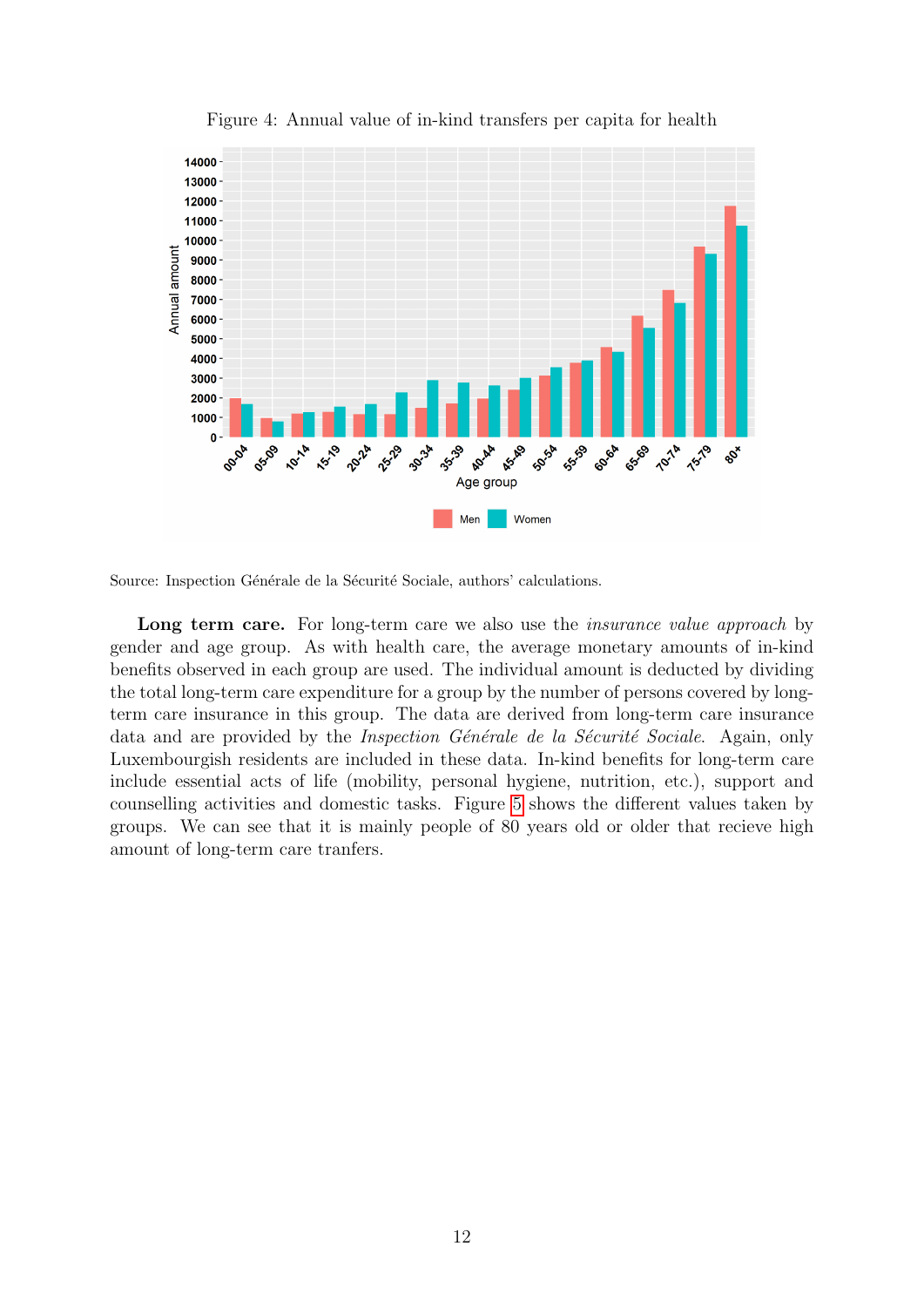<span id="page-12-0"></span>

Figure 5: Annual value of in-kind transfers per capita for long term care

Source: Inspection Générale de la Sécurité Sociale, authors' calculations.

Social housing. People in social housing pay a rent below the market price. Thus, instead of receiving cash benefits directly from the state to pay the rent, they receive it indirectly by spending less for housing. The in-kind tranfers for soical housing can be approximated by the difference between the rent paid and the market value of the housing. The difficulty lies in assessing the value of housing on the private market also called imputed rent. The different methods available for estimating imputed rent are described by [Balcazar et al.](#page-26-11) [\(2017\)](#page-26-11). The available data allow us to use two approaches. The first one is a hedonic method based on regression. The value of the rent is estimated based on the characteristics of the dwelling and its occupants. However, unobservable differences in dwelling quality between homeowners, nonmarket tenants and market tenants can be observed: to correct this biais the Heckman method is used [\(Heckman, 1979\)](#page-26-12). We could also used another approach: the Self-Assessment Approach. The latter consists of asking owner-occupiers and nonmarket tenants what the value of the rent they estimate for their housing if it were put on the market. However, as we can see in figure [6,](#page-13-0) the data show a rather large difference between observed rents and imputed rents with the selfassessment approach for Luxembourg. Moreover, households tend to evaluate the value of their rent using rounded values and not precise values, which explains the presence of local maxima around rounded values such as 1500, 2000, 2500. Self-asses rents therefore do not seem to be a good criterion, at least in Luxembourg, for estimating the value of housing on the private market. Concerning the rents imputed by the Heckman method, we observe a distribution that is close to that of the observed rents. <sup>[5](#page-12-1)</sup> It is normal that the two distributions do not totally overlap because homeowners and nonmarket tenants dwellings may have characteristics that differ from those of market tenants. In addition, since imputed rents are obtained using a model, there is also a certain margin of error

<span id="page-12-1"></span><sup>&</sup>lt;sup>5</sup>The rent value imputed by the Heckman method is available directly in the database because it is calculated by STATEC, the Luxembourgish national statistical office.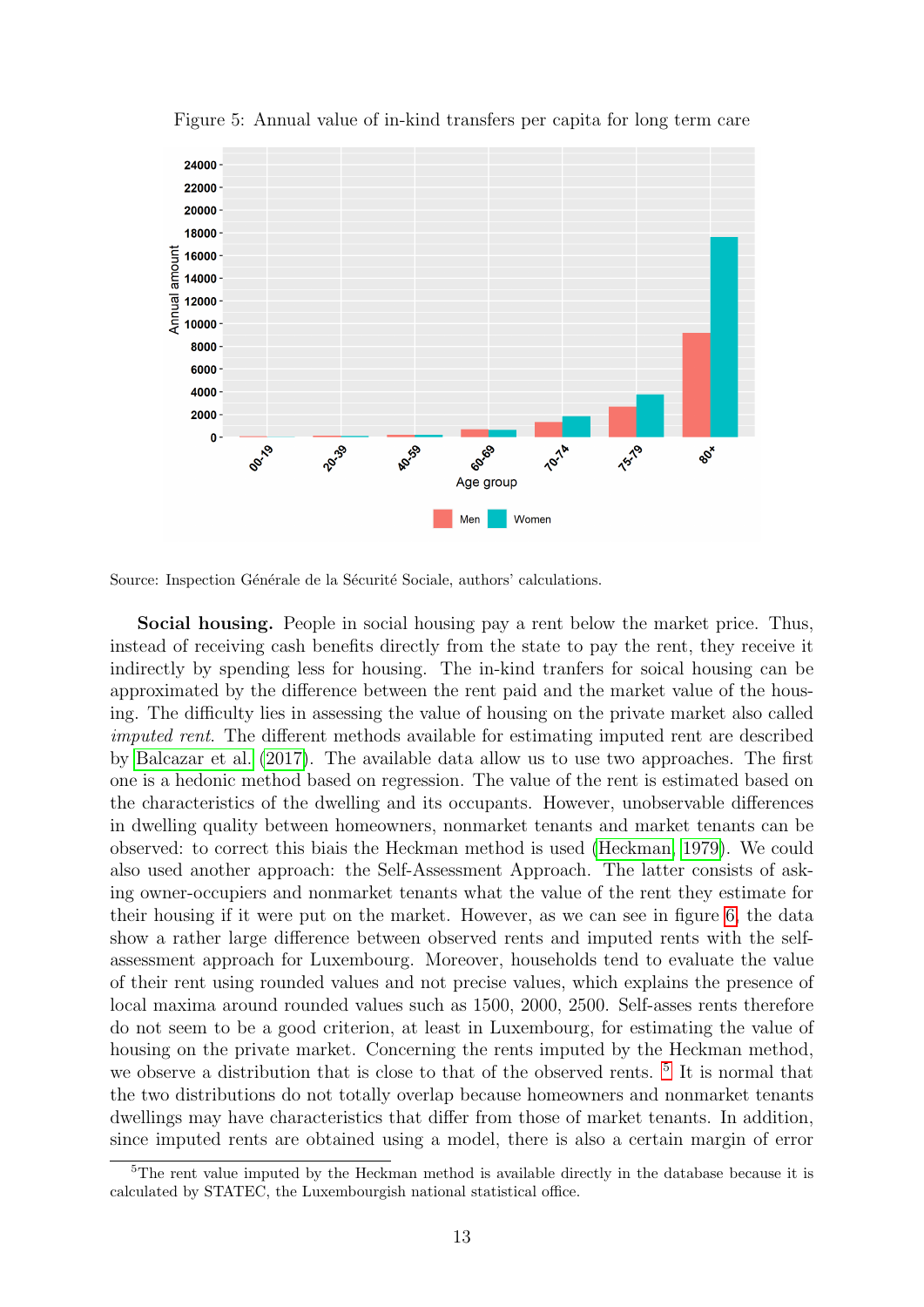between the imputed rent and the rent that would actually be observed if the housing were actually put on the private market.

Finally, we chose to approach the value of in-kind transfers for social housing by measuring the difference between the imputed rent and the rent actually paid by a household residing in a social housing.

<span id="page-13-0"></span>



Source: EUROMOD+ data based on EU-SILC (2016).

### <span id="page-13-1"></span>2.4 Equivalence scale

One of the key issue when including in-kind transfers in income inequality analysis is to use the appropriate equivalence scale. Traditional scales (OECD-modified equivalence scale or the square root of household size) are suitable for assessing cash transfers. They make it possible to take into account the economies of scale represented by living together. Thus, a household composed of a couple does not need twice as many resources to achieve the same well-being as a single individual. Indeed, many expenses are shared when several people live together. The equivalence scale captures differences in needs and enables to compare heterogeneous households. While traditional scales seem adequate for cash needs, they no longer seem suitable for in-kind needs. [Radner](#page-27-3) [\(1997\)](#page-27-3) points out that public service needs vary greatly for different subgroups of the population and that not taking these differences into account may overestimate the income and well-being of those who use public services. This is what [Radner](#page-27-3) [\(1997\)](#page-27-3) calls the *consistency problem*. For instance, a person in poor health have greater recourse to health care and would therefore be considered better off than a person in good health if needs are not taken into account.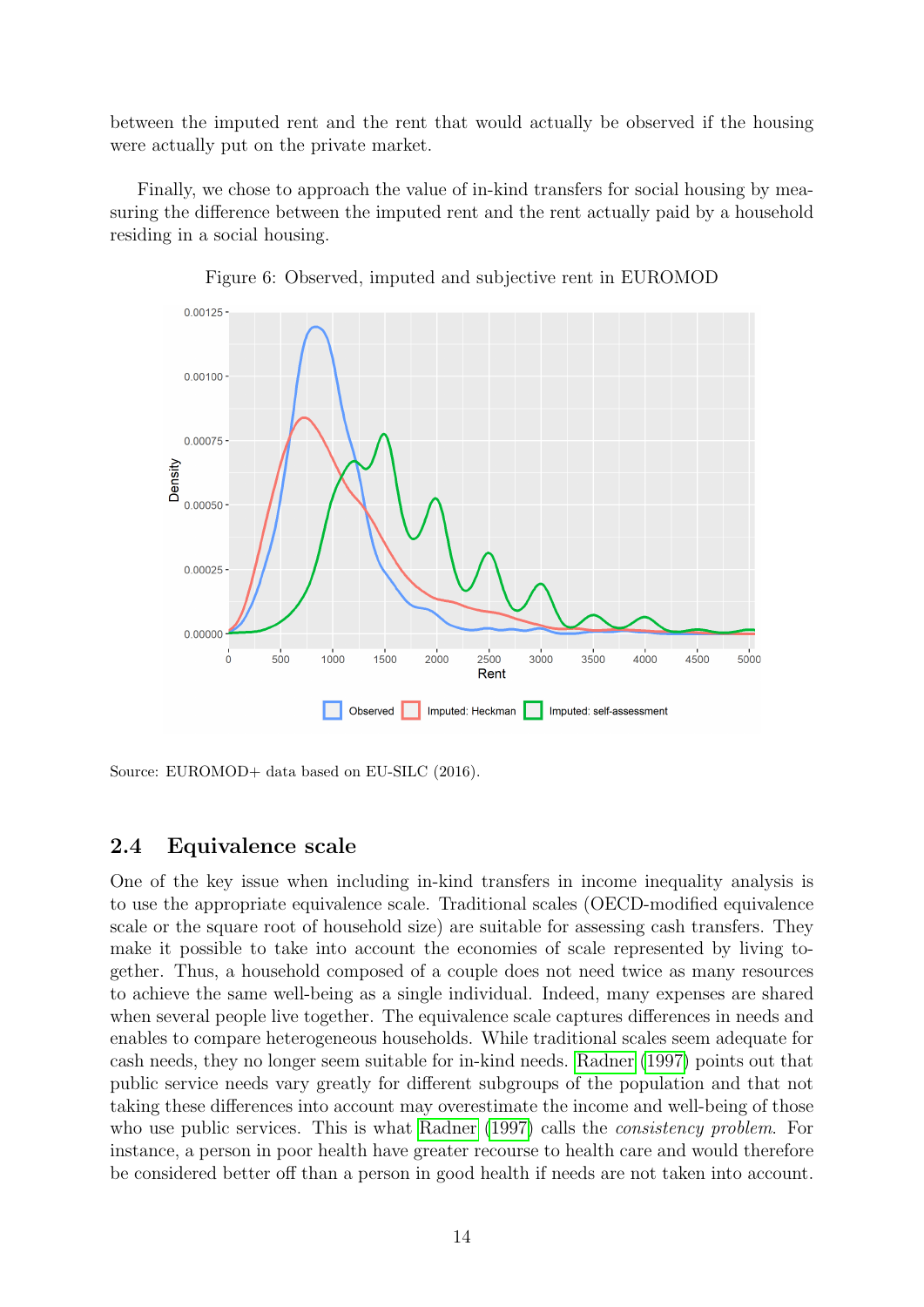But this transfer is necessary to equalize the well-being of a healthy person and an unhealthy person. In addition, economies of scale are generally absent from public services (visit a dentist by one husehold member will not diminish another member's dental care needs). Two main alternatives to traditional equivalence scales have been proposed in the literature: [Paulus et al.](#page-27-4) [\(2010\)](#page-27-4) and [Aaberge et al.](#page-26-8) [\(2010\)](#page-26-8).

[Paulus et al.](#page-27-4) [\(2010\)](#page-27-4) proposed a "fixed cost" method to calculate an equivalence scale that takes into account the needs for public services. They consider that equivalent disposable income is a measure that already implicitly takes into account the presence of public services. Thus, the integration of a monetary value of these services into the income definition should not change the level of well-being of the household, and therefore its equivalent income. Thus, the "extended" equivalence scale must be such that the disposable income adjusted by the OECD-modified scale is equal to the extended income (cash and non-cash income) adjusted by the extended equivalence scale. The calculation of the extended equivalence scale e' for a specific household is expressed as follows:

$$
\frac{y}{e} = \frac{y+k}{e'} \Rightarrow e' = \frac{e(y+k)}{y} \tag{5}
$$

With  $y$  the household's disposable income,  $k$  the household's need for publics services (approximated by the monetary value of public services) and  $e$  the OECD modified equivalence scale.

[Aaberge et al.](#page-26-8) [\(2010\)](#page-26-8) have proposed a theoretical framework for a better consideration of needs for public services in equivalence scales. The individual equivalence scale for non-cash income (NC) is measured by the ratio between the minimum needs in public services for the individual belonging to group  $j$  (women aged 50 to 54, for example) and the minimum needs for individuals in reference group  $r$  (single men aged 35 to 39, for example). The minimum needs per group are measurable using local public expenditure data. The need-adjusted equivalence scale (NA) is the weighted sum of the equivalence scale for disposable cash income (CI) and the equivalence scale for non-cash income (NC). Thus, the adjusted equivalence scale  $(NA)$  for household h is expressed as follows :

$$
NA_h = \theta_r CI_h + (1 - \theta_r) \sum_j n_{hj} NC_j \tag{6}
$$

with  $\theta_r$  the weight assigned to cash income for the reference group r.  $CI_h$  the equivalence scale for disposable income of household  $h$ ,  $NC<sub>j</sub>$  the modified equivalence scale for income from in-kind transfers for group j, and  $n_hj$  the number of individuals in household h belonging to group  $i$ .

This theoretically based method requires the use of local data, which is not easily accesible for all countries. Thus, [Aaberge et al.](#page-26-13) [\(2017\)](#page-26-13) also proposed an alternative method to the minimum needs to calculate  $NC_j$ . This alternative is based on subgroup averages rather than minimum needs. They also calculated a Simplified Needs-Adjusted equivalence scale (SNA) in order to obtain an adjusted equivalence scale identical to all European countries and simple to use. In this paper, we also use the average approach using data from Luxembourg. Then, we estimate  $NC_j$  by the ratio between the average amount of in-kind transfers received by group  $j$  and the average amount of in-kind trans-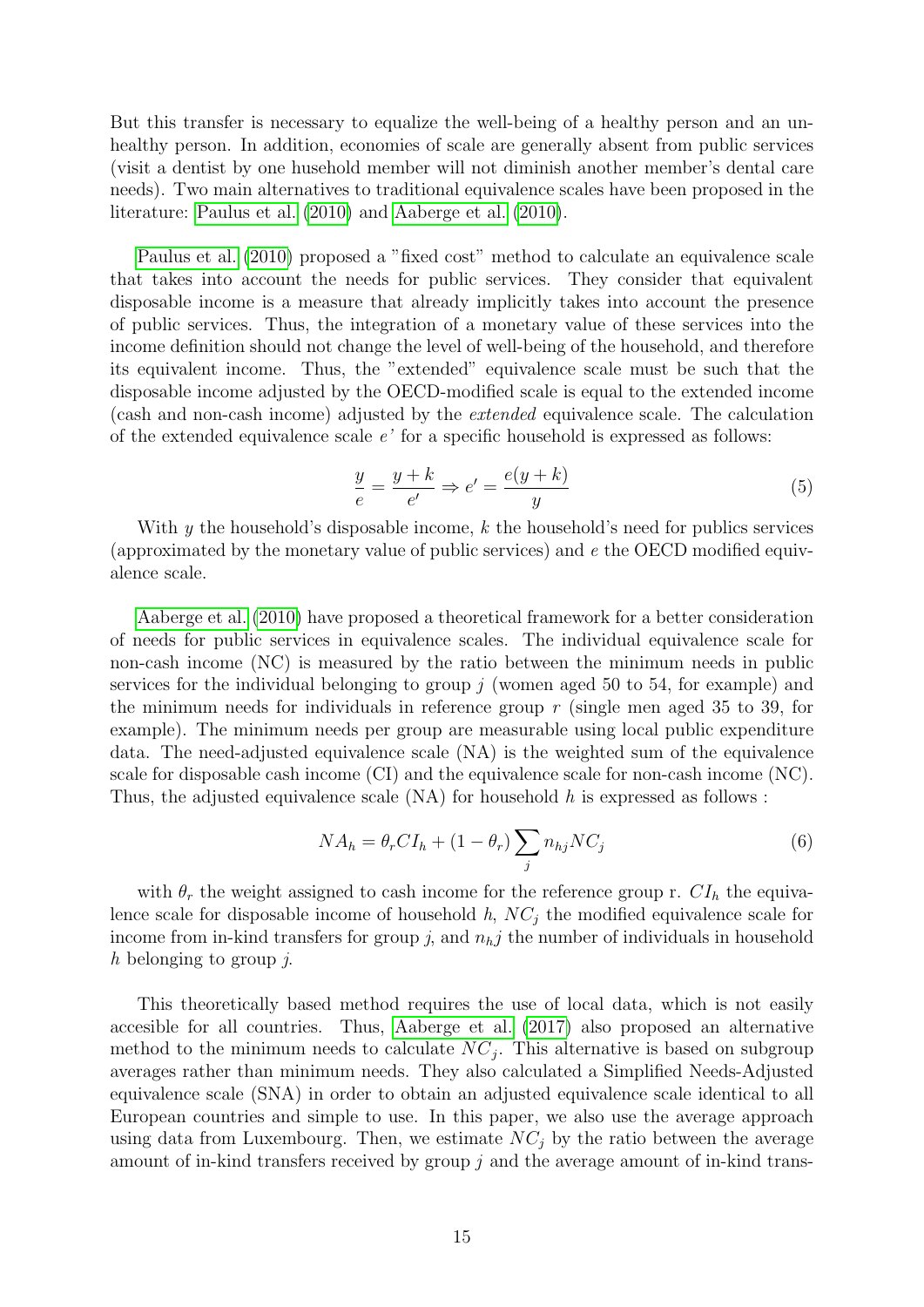fers received by the reference group  $r<sup>6</sup>$  $r<sup>6</sup>$  $r<sup>6</sup>$ . The groups are based on age groups (5 years), education levels currently being attended and gender. The reference group is composed of males aged between 35 and 39 who are not in education. In addition, we use the OECDmodified equivalence scale for household disposable cash-income  $CI<sub>h</sub>$ . Finally, like Figari and Paulus (2015), we estimate  $\theta_r$  by the ratio between the median disposable income and the median extended income (including cash and non-cash income) of the reference group r. The equivalence scale measured with Luxemburgish data is called "needs-ajusted Luxembourg scale".

To evaluate the importance of needs-adjusted scale and the sensitivity of the results we calculate, in section [3,](#page-16-0) inequality indicators using the OECD-modified scale, the simplidied-needs ajusted scale (SNA) from [Aaberge et al.](#page-26-13) [\(2017\)](#page-26-13) and the needs-ajusted Luxembourg scale. The table [3](#page-15-1) illustrates the value of the different equivalence scales for certain types of households.

<span id="page-15-1"></span>

| Gender                | Age              | Education | OECD<br>Modified<br>Scale | Simplified<br>Needs-ajusted<br>$Scale*$ | Needs-adjusted<br>Luxembourg<br>Scale |
|-----------------------|------------------|-----------|---------------------------|-----------------------------------------|---------------------------------------|
|                       | 20-24            |           | 1.00                      | 1.00                                    | 0.99                                  |
|                       | 35-39            |           | 1.00                      | 1.00                                    | 1.00                                  |
| Single Men            | 50-54            |           | 1.00                      | 1.00                                    | 1.04                                  |
|                       | 65-69            |           | 1.00                      | 1.15                                    | 1.13                                  |
|                       | 80-84            |           | 1.00                      | 1.32                                    | 1.49                                  |
|                       | 20-24            |           | 1.00                      | 1.00                                    | 1.00                                  |
|                       | 35-39            |           | 1.00                      | 1.00                                    | 1.03                                  |
| Single Women          | 50-54            |           | 1.00                      | 1.00                                    | 1.05                                  |
|                       | 65-69            |           | 1.00                      | 1.15                                    | 1.11                                  |
|                       | 80-84            |           | 1.00                      | 1.32                                    | 1.68                                  |
|                       | 20-24            |           | 1.50                      | 1.54                                    | 1.51                                  |
| Couple                | 35-39            |           | 1.50                      | 1.54                                    | 1.55                                  |
| without               | 50-54            |           | 1.50                      | 1.54                                    | 1.61                                  |
| children              | 65-69            |           | 1.50                      | 1.84                                    | 1.76                                  |
|                       | 80-84            |           | 1.50                      | 2.18                                    | 2.69                                  |
| $Couple +$            | 35-39            |           |                           |                                         |                                       |
| 1 child, boy, either: | $\boldsymbol{3}$ | No school | 1.80                      | 1.95                                    | 2.03                                  |
|                       | $\overline{7}$   | Primary   | 1.80                      | 2.23                                    | 2.34                                  |
|                       | 16               | Secondary | 2.00                      | 2.49                                    | 2.54                                  |
|                       | 20               | Tertiary  | 2.00                      | 2.08                                    | 2.24                                  |

Table 3: Comparison of equivalence scales

\*The Simplified Needs-Ajusted Scale comes from [Aaberge et al.](#page-26-13) [\(2017\)](#page-26-13).

This section has described the methods used in this investigation and has shown that a more comprehensive measure of income leads to methodological challenges. First, because income survey data contain little or no information on consumption and on the use of public services. The second challenge is the consistency problem: in-kind needs must be taken into account in the equivalence scale used to compare household well-being. In the

<span id="page-15-0"></span><sup>6</sup>This approach assumes that expenditures per capita for a group correctly reflects the public services needs of a group.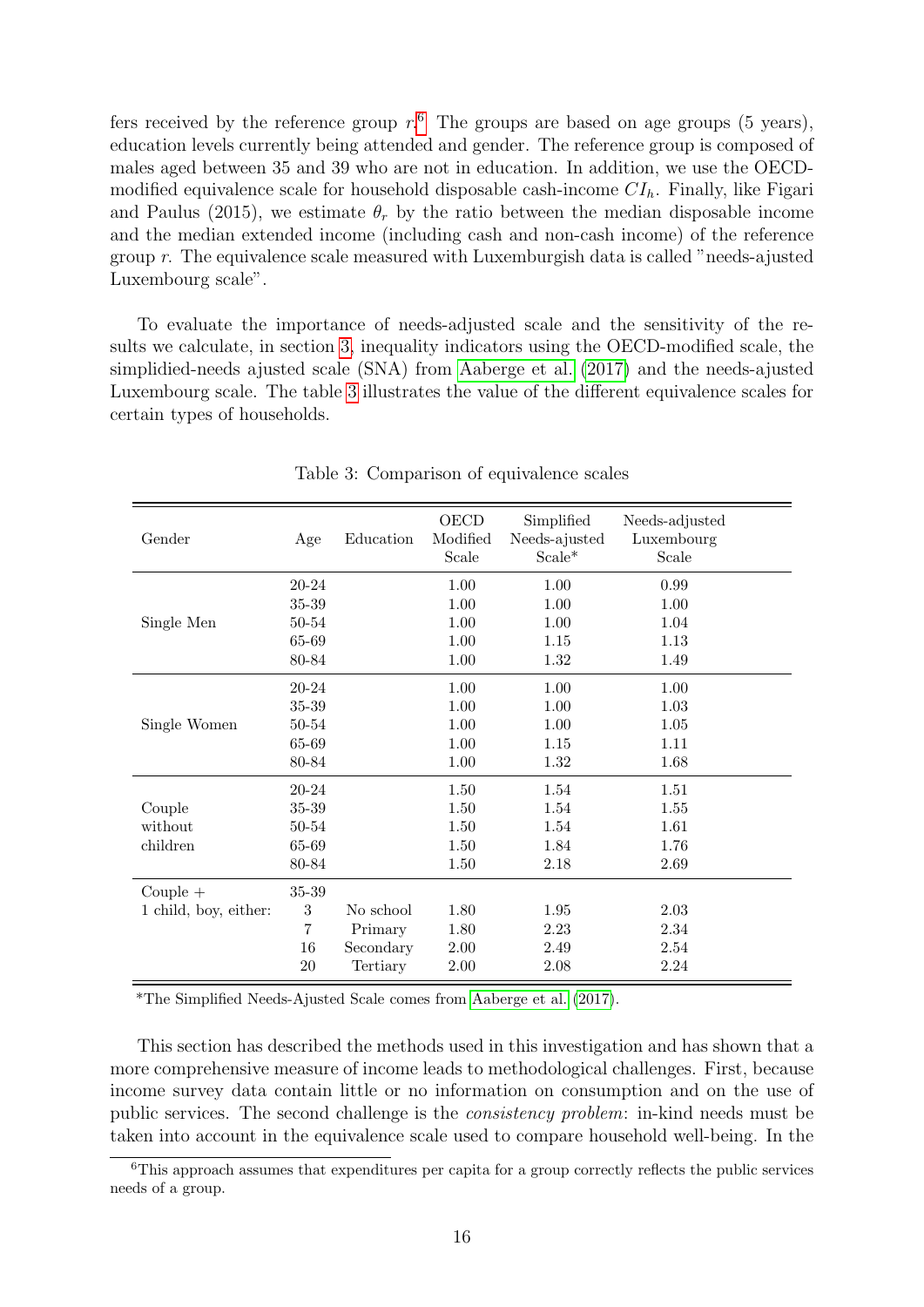next section, we present the main findings of the current investigation.

## <span id="page-16-0"></span>3 Results

First, we present the results concerning the distribution of indirect taxes by decile of equivalized disposable income in figure [7.](#page-16-1) The share of indirect taxes paid by the richest 10% represents more than 15% of indirect taxes collected from resident households against around 5% for the poorest 10%. This is because richer household consume more in absolute terms. However, this figure only shows the distribution of the total amounts distributed by deciles; it does not give us information on whether or not the indirect taxes are progressive, since this figure does not expresses indirect taxes in proportion of income. Thus, although one household pays more indirect taxes than another one, this does not necessarily mean that the tax burden in proportion of income is higher for the first household.

<span id="page-16-1"></span>



Note: deciles are constructed using equivalized disposable income (OECD-modified scale) of the household; each decile includes the same number of individuals.

Source: EUROMOD + data based on EU-SILC (2016). The disposable income of EUROMOD data is simulated using the 2018 socio-fiscal system and expenditures are imputed using Engel curves. Authors' calculations.

If we now turn to the distribution of total in-kind tranfers distributed by decile (cf. figure [8\)](#page-17-0) we observe, as [Paulus et al.](#page-27-4) [\(2010\)](#page-27-4) did for some countries, that educational in-kind transfers are more strongly concentrated in the first deciles (16% of total in-kind transfers for education are received by the poorest 10%, compared to less than 10% in deciles 6 to 10, in Luxembourg). This results can be explained by the greater presence of households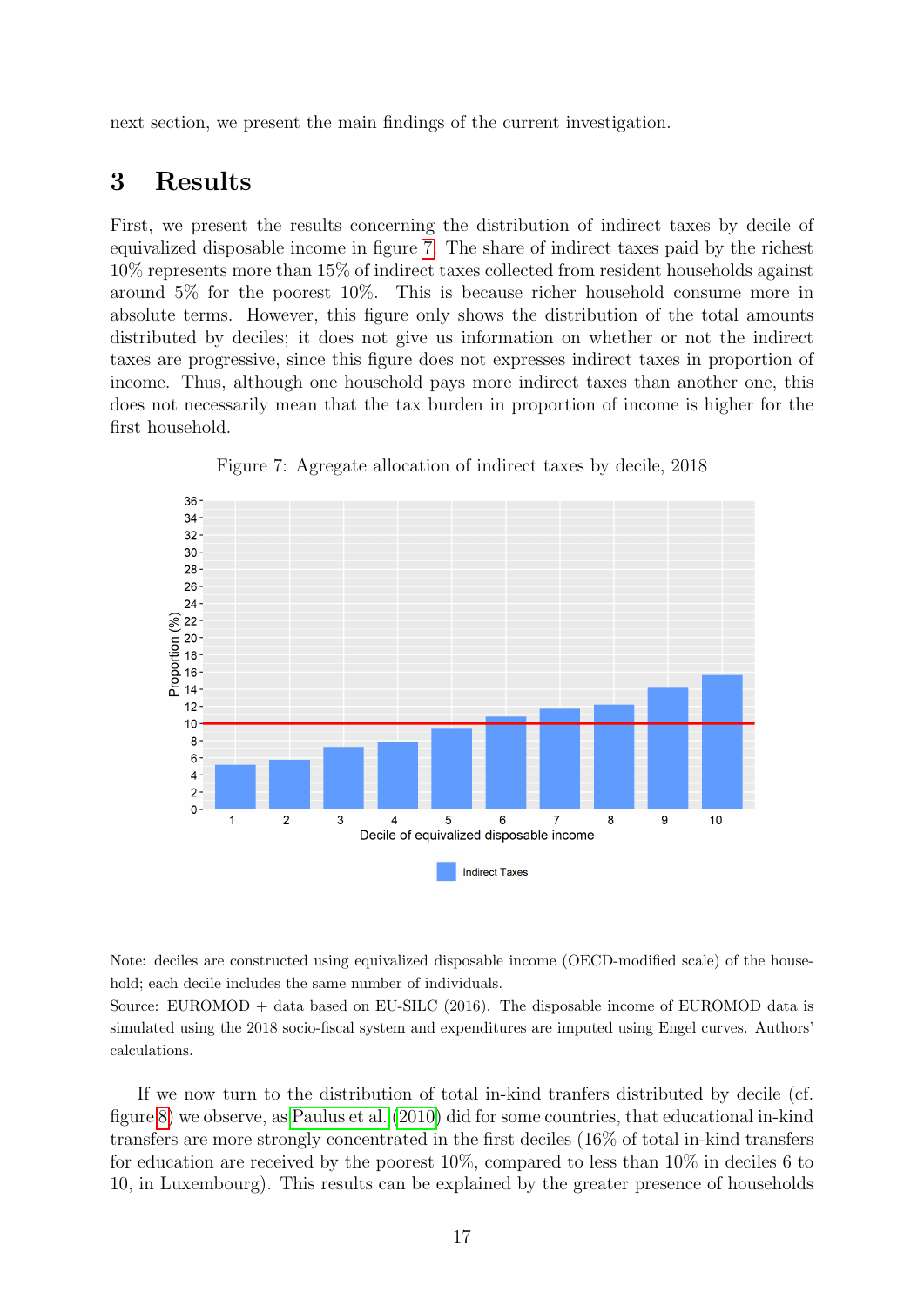with children in the first deciles of equivalized disposable income. The concentration in the first deciles is even more important for child care. As with education, there are more households with children in the first deciles, and since the child care in-kind transfer is means-tested, this increases the concentration of total transfers in bottom deciles. On the other hand, total transfers for health and long-term care seems more equitably distributed among the income distribution. However, the share is somewhat higher in the high deciles due to the greater presence of older people receiving more health and long-term care. Inkind transfers from social housing are highly concentrated in the first deciles, but we still observed that some households in high deciles receive some part of the in-kind transfer for social-housing. This can be explain by the fact that even if the economic situation of the household has improve, the social tenant is not forced to leave the dwelling. As for indirect taxes, figure [8](#page-17-0) highlights which deciles receive more in-kind transfers, in absolute terms, but does not indicate the share of these transfers as a proportion of household income. This last point is important to know how these transfers affect household income and inequality.

<span id="page-17-0"></span>

Figure 8: Agregate allocation of transfers by decile, 2018

Note: deciles are constructed using equivalized disposable income (OECD-modified scale) of the household; each decile includes the same number of individuals.

Source: EUROMOD + data based on EU-SILC (2016). The disposable income of EUROMOD data is simulated using the 2018 socio-fiscal system and expenditures are imputed using Engel curves. Authors' calculations.

Table [4](#page-18-0) decomposes the household income by equivalized disposable income decile. This decomposition is expressed in percentage of the average household disposable income of the decile. Therefore, we measure the share of each tax-benefit component as a proportion of the average disposable income for each decile. The 10% of individuals with the highest cash standard of living belong to households with an original income (capital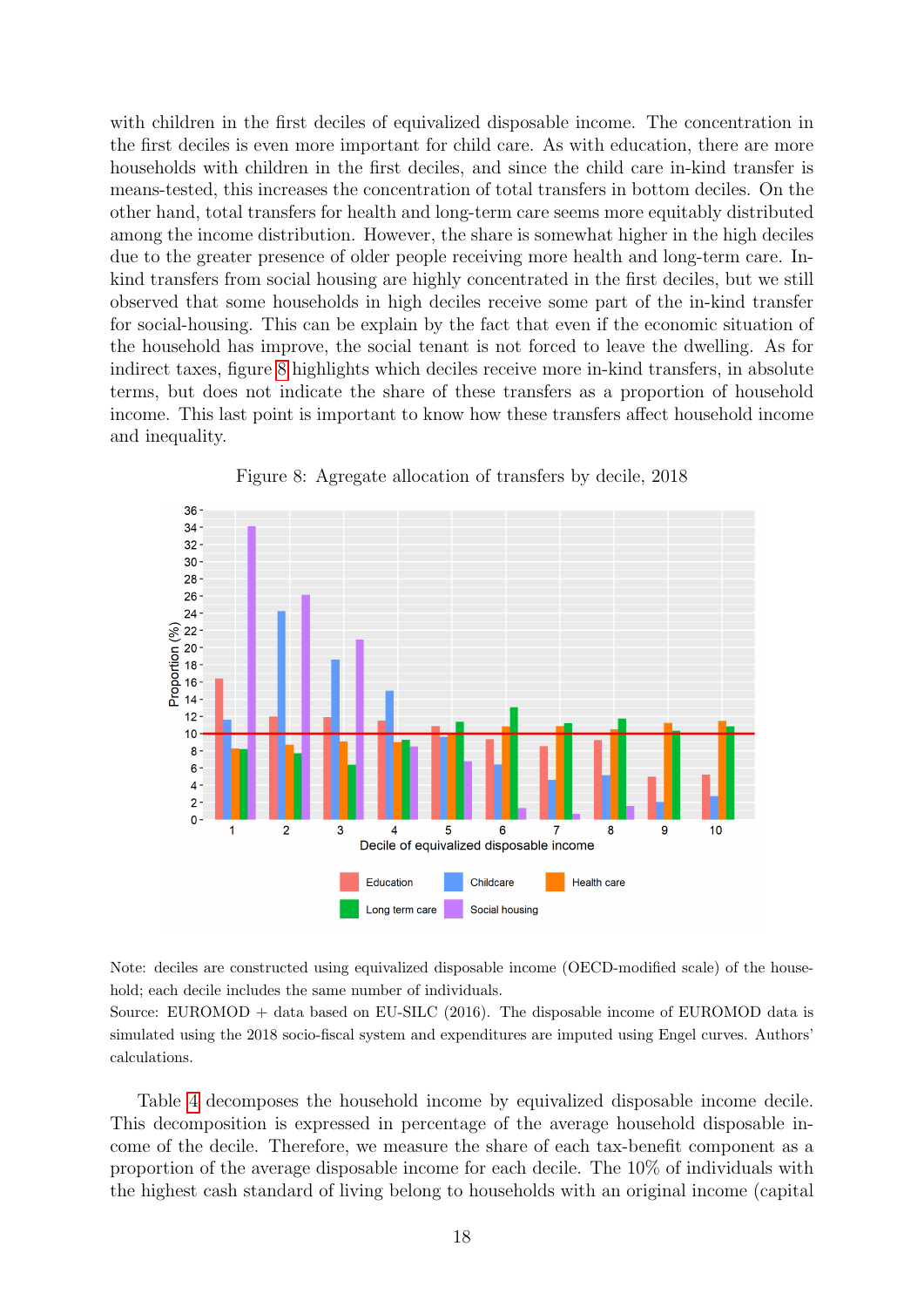income, market income, private transfers) higher than the disposable income (original income represents 118.1% of disposable income). The value of the cash transfers received by these households does not compensate for the direct taxes paid by these households. By comparison, in all other deciles, the average household original income is lower than the average household disposable income of the decile. Overall, the average household original income in the total population corresponds to 89.3% of the average disposable income. Thus, the "direct" part of the tax-benefit system (cash benefits, direct taxes, social insurance contributions) increase household income by an average of 10.7%.

When public pensions are taken into account, the gross income of households (original income + public pensions) in deciles 4 to 10 is higher than the average disposable income of the decile. We can also notice that public pensions represent a larger share of disposable income in the highest deciles. This is explained by the generosity of the Luxembourgish pension system, which allows pensioners to be in relatively high deciles.

Social benefits, whether means-tested or not, represent a larger share of disposable income for poorer households. Cash benefits represent only 2.0% of disposable income in decile 10 compared to 45.7% in decile 1. However, differences between deciles is less important when considering non means-tested social benefits. To the contrary of benefits, the tax burden (including social security contributions and income tax) is higher for the richest households. The progressiveness of the tax burden is, however, greater for income tax compared to social insurance contributions. In fact, we observe that income tax has even a small positive impact on household disposable income in decile 1 which is related to tax credit.

<span id="page-18-0"></span>

|  | Table 4: Household income composition by source and decile of equivalized disposable |  |  |  |  |
|--|--------------------------------------------------------------------------------------|--|--|--|--|
|  | income, percentage of household disposable income                                    |  |  |  |  |

|                          | Decile |                |         |         |         |         |         |         |         |         |         |
|--------------------------|--------|----------------|---------|---------|---------|---------|---------|---------|---------|---------|---------|
|                          | 1      | $\overline{2}$ | 3       | 4       | 5       | 6       | 7       | 8       | 9       | 10      | Total   |
| Original Income          | 56.3   | 58.5           | 71.6    | 80.3    | 75.4    | 80.5    | 82.5    | 95.7    | 94.4    | 118.1   | 89.3    |
| Public pensions          | 6.9    | 15.2           | 23.7    | 23.2    | 30.2    | 32.6    | 37.0    | 30.4    | 36.7    | 31.6    | 29.6    |
| Nonmeans-tested benefits | 15.0   | 14.1           | 11.1    | 9.2     | 9.1     | 6.8     | 4.7     | 4.2     | $2.8\,$ | 1.9     | 6.1     |
| Means tested benefits    | 30.7   | 21.4           | 6.1     | 2.9     | 2.8     | 1.7     | 0.8     | 0.6     | 0.4     | 0.1     | 3.9     |
| SIC (self-)employee      | $-9.0$ | $-8.8$         | $-10.7$ | $-11.3$ | $-10.7$ | $-11.4$ | $-11.3$ | $-11.9$ | $-11.9$ | $-13.5$ | $-11.6$ |
| Income tax               | 0.2    | $-0.2$         | $-1.9$  | $-4.3$  | $-6.8$  | $-10.2$ | $-13.7$ | $-18.9$ | $-22.3$ | $-38.3$ | $-17.2$ |
| Disposable Income (DI)   | 100.0  | 100.0          | 100.0   | 100.0   | 100.0   | 100.0   | 100.0   | 100.0   | 100.0   | 100.0   | 100.0   |
| Indirect taxes           | $-8.0$ | $-7.7$         | $-8.3$  | $-8.4$  | $-8.6$  | $-8.4$  | $-8.1$  | $-7.6$  | $-7.2$  | $-5.3$  | $-7.4$  |
| DI post indirect taxes   | 92.0   | 92.3           | 91.7    | 91.6    | 91.4    | 91.6    | 91.9    | 92.4    | 92.8    | 94.7    | 92.6    |
| In-kind education        | 53.3   | 33.6           | 28.6    | 25.8    | 20.8    | 15.2    | 12.3    | 12.2    | 5.3     | 3.7     | 15.5    |
| In-kind child care       | 3.8    | 6.8            | 4.5     | 3.4     | 1.8     | $1.0\,$ | 0.7     | 0.7     | 0.2     | 0.2     | $1.6\,$ |
| In-kind health care      | 20.3   | 18.5           | 16.5    | 15.3    | 14.7    | 13.3    | 11.9    | 10.5    | 9.1     | 6.2     | 11.8    |
| In-kind long-term care   | 4.8    | 3.9            | 2.8     | 3.8     | 3.9     | $3.8\,$ | 2.9     | 2.8     | 2.0     | 1.4     | 2.8     |
| In-kind social housing   | 0.8    | 0.6            | 0.4     | 0.1     | 0.1     | 0.0     | 0.0     | 0.0     | 0.0     | 0.0     | 0.1     |
| Total in-kind            | 83.0   | 63.4           | 52.8    | 48.3    | 41.3    | 33.5    | 27.8    | 26.1    | 16.6    | 11.5    | 31.7    |
| Extended income          | 175.0  | 155.7          | 144.5   | 139.9   | 132.8   | 125.1   | 119.7   | 118.5   | 109.4   | 106.2   | 124.4   |

Source: EUROMOD + data based on EU-SILC (2016). The disposable income of EUROMOD data is simulated using the 2018 socio-fiscal system and expenditure is imputed using Engel curves. Authors' calculations. Notes: deciles are constructed using the equivalized disposable income (modified OECD scale) of the household; each decile includes the same number of individuals.

The incidence of indirect taxes in proportion of disposable income is higher in the bottom compare to the top of the income distribution (table [4\)](#page-18-0). Households in deciles 8,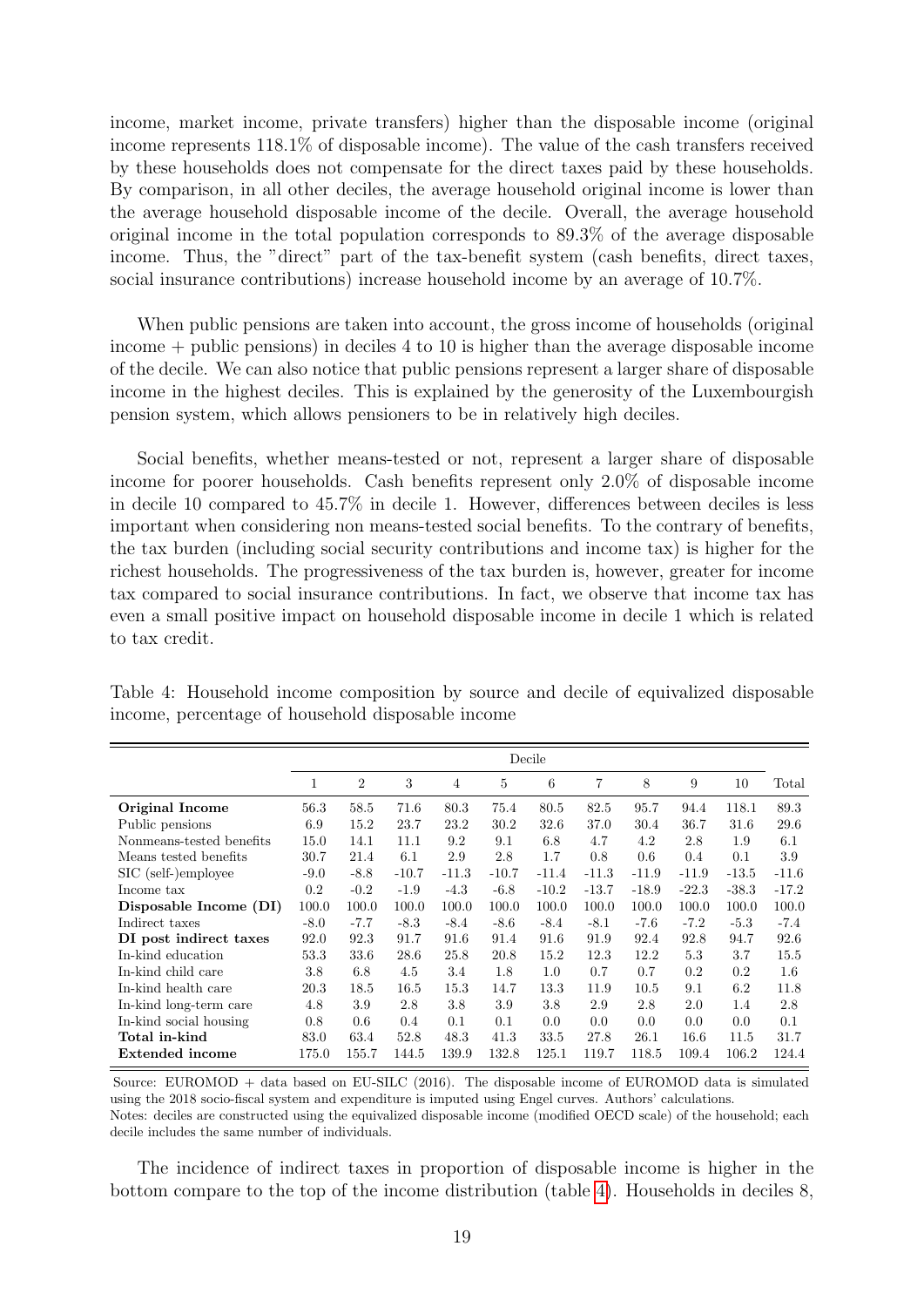9 and 10 have a lower tax burden related to indirect taxes (7.6% of disposable income or less) than those in the other deciles (between 7.7% and 8.6%). Thus, even if richer house-holds pay more indirect taxes in absolute terms (cf. figure [7\)](#page-16-1), the tax burden of indirect taxes is lower for these households. Figure [9](#page-19-0) gives us a sharper look at indirect taxes. It shows the incidence of indirect taxation (VAT and excise duties) on original income and disposable income. We can clearly see the regressive effect of indirect taxation as the tax burden is higher for poorer households. The shift from original income to disposable income (after direct taxes and social transfers) limits the regressivity of indirect taxes but it still present. On the other hand, when considering the impact of indirect taxation according to expenditures or consumption (that can be seen as a proxy for permanent income), it can see that the tax is slightly progressive, with richer households devoting a larger proportion of their expenditures to pay indirect taxes. This slight progressivity is mainly due to the presence of reduced VAT rates or VAT exemptions which benefit more to the poorest households. However, if we eliminate actual rent expenditures, on which no indirect taxes are levied on, we notice that the progressivity with consumption is much less strong. This result may be explained by the fact that renting an accommodation concern mainly poorer households, the others being more often homeowners. It is therefore mainly the fact that a larger part of the budget is devoted to rent for poorer household that is responsible for the progressivity of indirect taxes with consumption.

<span id="page-19-0"></span>

Figure 9: Incidence of Indirect Taxation in Luxembourg, 2018

Note: deciles are constructed using the equivalized disposable income (OECD-modified scale) of the household; each decile includes the same number of individuals.

Source: EUROMOD + data based on EU-SILC (2016). The disposable income of EUROMOD data is simulated using the 2018 socio-fiscal system and expenditures are imputed using Engel curves. Authors' calculations.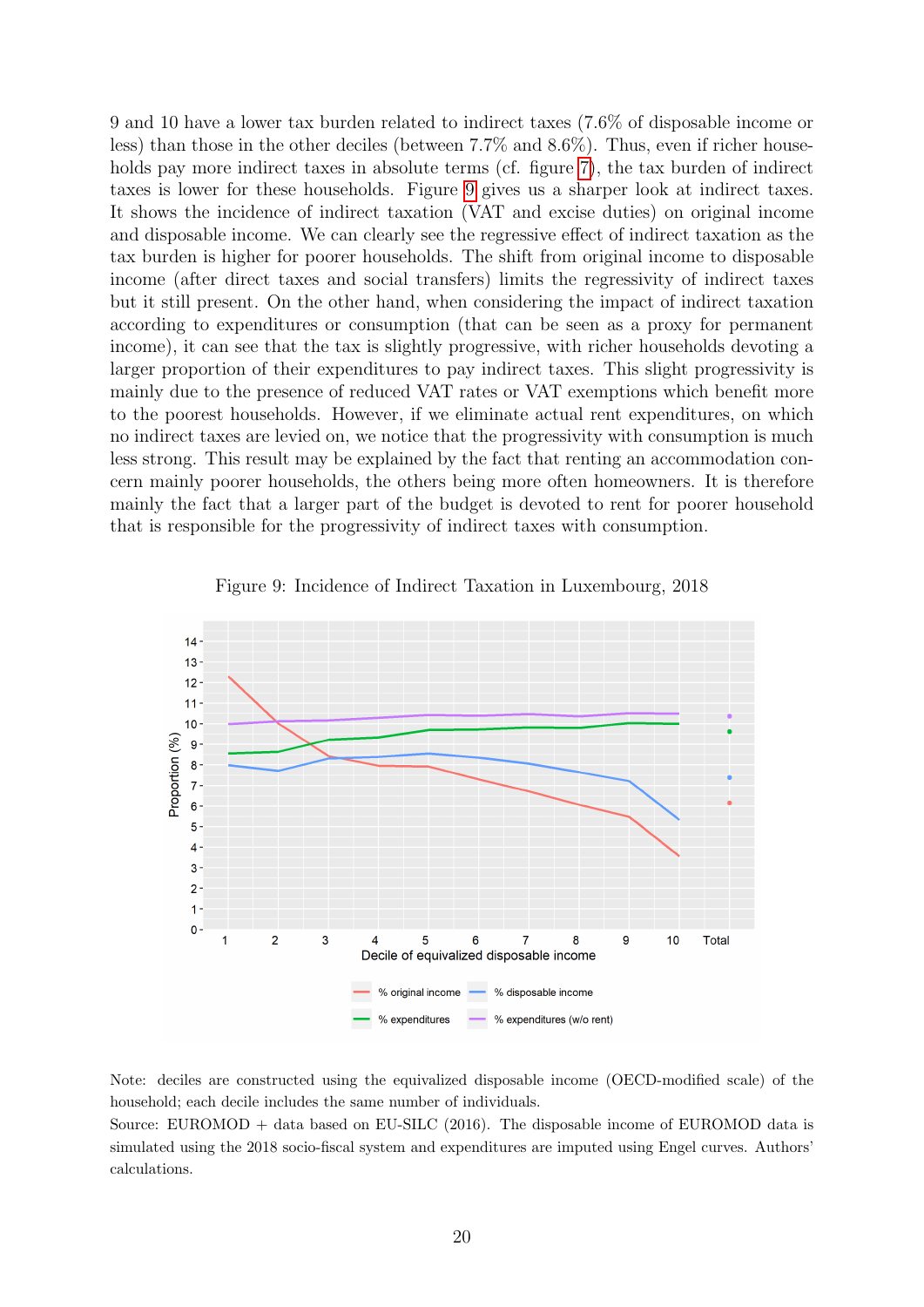Finally, in-kind transfers increase the average household income by 31.7% with strong heterogenity across decile (cf. table [4\)](#page-18-0). The increase is about  $83.0\%$  in decile 1 but reach 11.5% in the last decile. The increase in income generated by taking public services into account is consistent with the results of [Verbist et al.](#page-27-7) [\(2012\)](#page-27-7), which show that the same 5 public services in 27 OECD countries account for 76% of disposable income in the first quintile compared with 14% in the last quintile (data of 2007). Similarly, [Paulus et al.](#page-27-4) [\(2010\)](#page-27-4) observe that adding in-kind transfers for education, social housing and health care would increase household disposable income from 18% to 27% depending on the country considered (5 European countries are included in their study). The decomposition by quintile gives an increase between 54 and 67% in the first quintile and between 8% and 13% in the last quintile depending on the country.

As [Verbist et al.](#page-27-7) [\(2012\)](#page-27-7), we find that education-related and health-related in-kind transfers appear to account for a much larger share of total household disposable income. Education and health care represent respectively 15.5 and 11.8% of average disposable income in Luxembourg against 1.6 and 2.8% respectively for child care and long term care in the overall population. The degressive trend in share of in-kind transfers (in proportion of disposable income) with income level can be observed for all public services taken into account (except the 2nd decile for child care). Thus, health-related transfers increase household disposable income from 6.2% in decile 10 to 20.3% in decile 1 and education from 3.7% in decile 10 against 53.3% in decile 1. Health-related transfers increase more the disposable income than education-related income only for deciles 9 and 10. Child care-related transfers increase more disposable income of poorer households and has almost no effect in the top deciles (increase income by 0.2% in deciles 9 and 10). Long-term care has a limited effect on disposable income with an increase of income which is less than 5%, regardless of the position of the household in the income distribution. Finally, social housing has a very small effect on income of both poor and rich households. This is explained by the very low share of social housing in the total housing stock in Luxembourg. All in all, our results show that taking into account only cash transfers and direct taxes gives only a partial view of the resources available to households. On average among resident households, extended income is 26% higher than disposable income. The underestimation of resources by the measure of disposable income is all the more important as the household has a low cash standard of living. This underestimation of income, particularly for the less well-off, is likely to impact income inequality in the country, which is what we will analyze later.

As shown in table [5,](#page-21-0) comparing household income composition by household type is also very informative. We distinguish between people living alone and aged under 65 years old and those who also live alone but are 65 years old or older. We also consider couples living alone (without children or other adults in the household). Finally, we also focus on single-parent households where at least one of the children is under 18 years old and couples with at least one child under 18 years of age. The remaining 25% of individuals belong to other more complex household configurations (several adults not linked by a particular family relationship, family with only adult children, families including three generations, etc.).

Unsurprisingly, original income accounts for only 11.7% per cent of the average disposable income of singles aged 65 or more. On the other hand, pensions represent more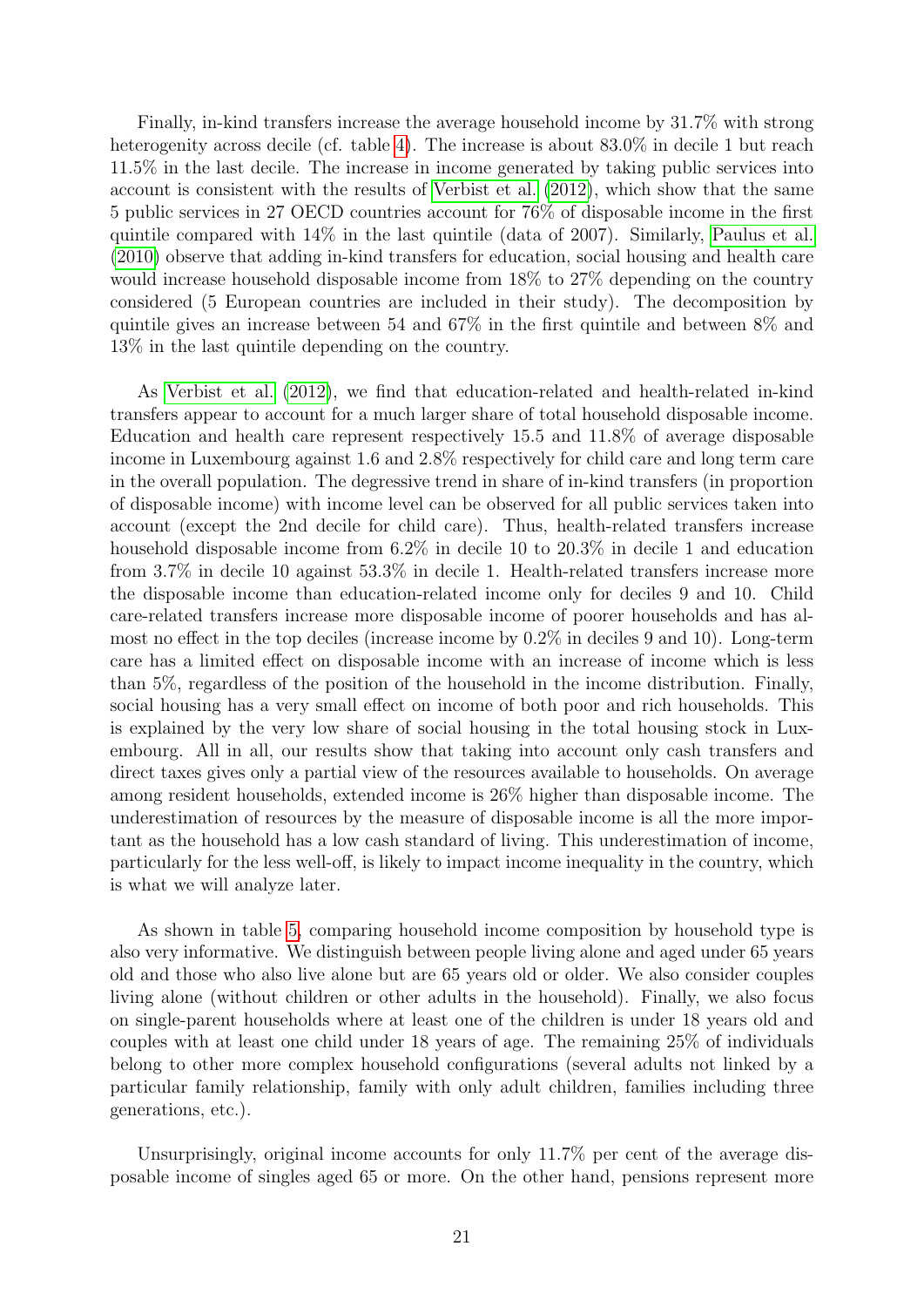<span id="page-21-0"></span>Table 5: Household income composition by source and type of household, percentage of disposable income

|                          |                      |                      |                                      | Household type                         |                                  |                                         |
|--------------------------|----------------------|----------------------|--------------------------------------|----------------------------------------|----------------------------------|-----------------------------------------|
|                          | Single<br>$<65$ y.o. | Single<br>$>64$ y.o. | Couple<br>$w$ /0 child<br>$<65$ y.o. | Couple<br>$w$ /o child<br>(at least 1) | Single<br>parent<br>(at least 1) | Couple<br>with children<br>(at least 1) |
|                          |                      |                      | $<65$ y.o.                           | $>64$ y.o.)                            | $child < 18$ )                   | child $<$ 18)                           |
| Original Income          | 111.0                | 11.7                 | 112.6                                | 17.1                                   | 78.1                             | 111.4                                   |
| Public pensions          | 16.8                 | 104.3                | 17.8                                 | 106.3                                  | 8.9                              | 2.0                                     |
| Nonmeans-tested benefits | 2.0                  | 0.2                  | 1.8                                  | 0.5                                    | 17.4                             | 12.3                                    |
| Means tested benefits    | 6.8                  | 6.0                  | 1.1                                  | 2.0                                    | 13.0                             | 3.0                                     |
| SIC (self-)employee      | $-13.9$              | $-4.7$               | $-14.2$                              | $-4.9$                                 | $-9.5$                           | $-13.0$                                 |
| Income tax               | $-22.7$              | $-17.6$              | $-19.1$                              | $-21.0$                                | $-7.8$                           | $-15.6$                                 |
| Disposable Income (DI)   | 100.0                | 100.0                | 100.0                                | 100.0                                  | 100.0                            | 100.0                                   |
| Indirect taxes           | $-7.2$               | $-6.5$               | $-7.5$                               | $-7.3$                                 | $-7.5$                           | $-7.4$                                  |
| DI post indirect taxes   | 92.8                 | 93.5                 | 92.5                                 | 92.7                                   | 92.5                             | 92.6                                    |
| In-kind education        | $1.5\,$              | 0.2                  | 0.6                                  | 0.0                                    | 59.7                             | 35.1                                    |
| In-kind child care       | 0.0                  | 0.0                  | 0.0                                  | 0.0                                    | 5.7                              | 4.0                                     |
| In-kind health care      | 7.3                  | 20.9                 | 8.0                                  | 21.3                                   | 10.9                             | 9.8                                     |
| In-kind long-term care   | 0.7                  | 13.9                 | 0.7                                  | 9.0                                    | 0.7                              | 0.6                                     |
| In-kind social housing   | 0.4                  | 0.1                  | 0.0                                  | 0.0                                    | $1.0\,$                          | 0.0                                     |
| Total in-kind            | 9.8                  | 35.1                 | 9.3                                  | 30.3                                   | 78.1                             | 49.6                                    |
| <b>Extended income</b>   | 102.6                | 128.7                | 101.8                                | 123.0                                  | 170.5                            | 142.1                                   |

Source: EUROMOD + data based on EU-SILC (2016). The disposable income of EUROMOD data is simulated using the 2018 socio-fiscal system and expenditure is imputed using Engel curves. Authors' calculations.

Notes: deciles are constructed using the equivalized disposable income (modified OECD scale) of the household; each decile includes the same number of individuals.

than 100% of disposable income for households with a single person over 64 years of age or a couple where one of whom is over 64 years of age: this is the main source of income for people aged 65 and over. Other social cash transfers appear to be a more important source of income for lone-parent families (30.4% of the average disposable income of these households compared to 8.8% for people living alone and under 65 years of age). Social insurance contributions correspond to a more important proportion of households income for household including working age person and income tax represents a lower share of household income for single-parent families compared to other type of households.

Indirect taxes reduce the disposable income of all households, but to a somewhat lesser extent for single and old households. With regard to in-kind transfers for education, they strongly increase the income of households with children, especially single-parent families. The same is true for child care services, although the effect is smaller because the number of households concerned is much smaller. On the other hand, health transfers have a much higher impact for households composed of elderly people (increase in average household income of about 20% compared to less than 11% for other categories of households). Similarly, long-term care in-kind tranfers increase the income of households composed of elderly people by 9 to 14% compared with less than 1% for other types of households. As we have seen previously, social housing has a very limited effect whatever the decile, and the same is true for the different categories of households. Finally, in-kind transfers represent about 10% of disposable income for households under 65 years old,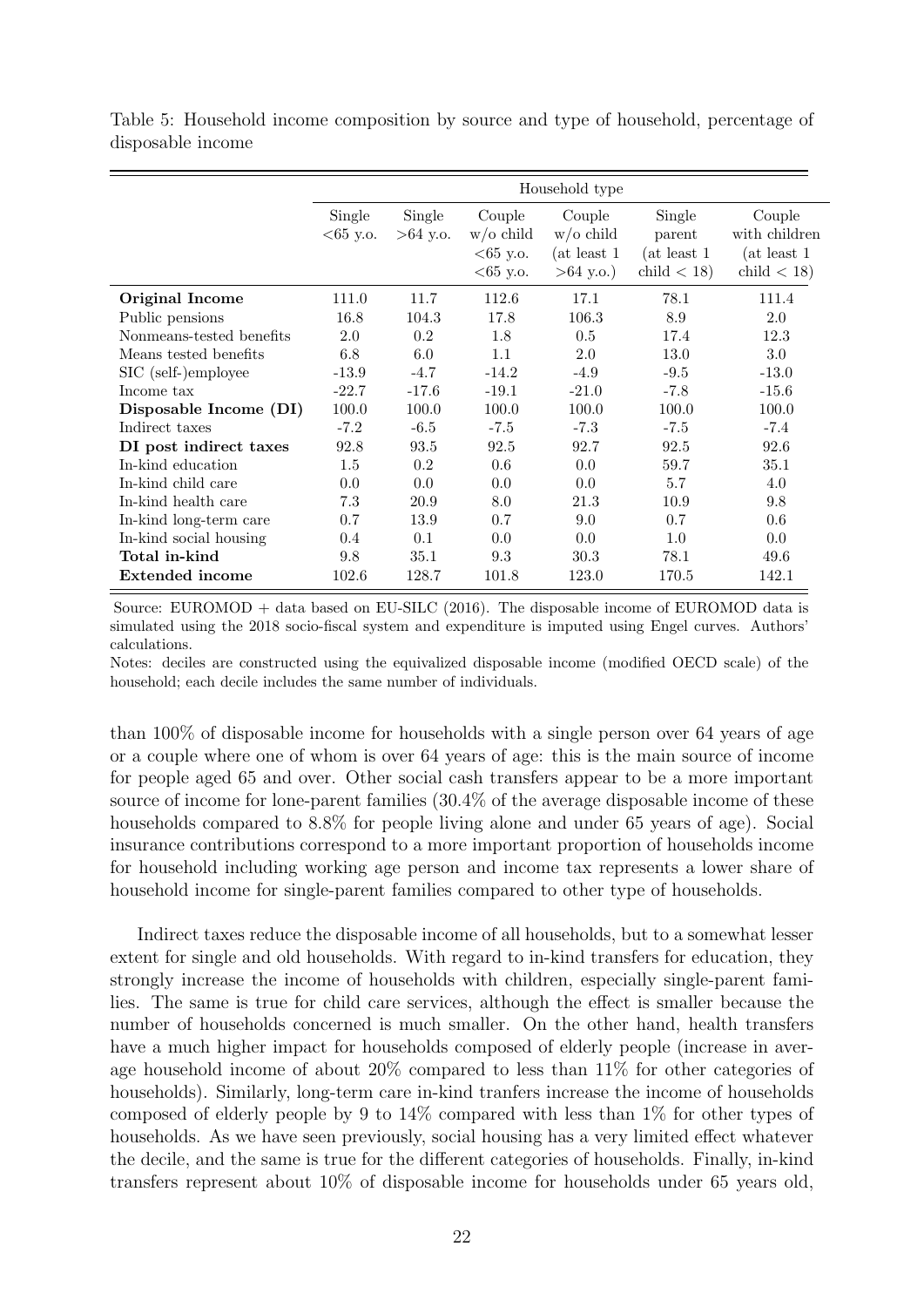without children, between 30 and 35% of disposable income for elderly households, about 50% for couples with children and more than 75% for single-parent families.

Since we have estimated the extended income, we can measure the equivalent extended income. By classifying individuals by decile, we can notice in figure [10](#page-22-0) that the position of individuals in the income distribution changes when we move from the concept of equivalized disposable income (equivalized with the OECD-modified scale) to the concept of equivalized extended income (equivalized with the OECD-modified scale). We note that only 24% of individuals do not change their position in the income distribution and that some individuals experience very large decile variations  $(-5, +8)$ . As explained in section [2.4,](#page-13-1) the use of an equivalence scale that does not take into account the needs for public services overestimate the equivalent income of the households benefiting from them. Thus, by comparing the decile variations when we equivalized the extended income with the needs-adjusted Luxembourg equivalence scale, we can see that 56\% of individuals would remain in the same decile and that very few changes take place beyond the decile just above or just below the initial decile.

<span id="page-22-0"></span>



Note: each decile includes the same number of individuals.

Source: EUROMOD + data based on EU-SILC (2016). The disposable income of EUROMOD data is simulated using the 2018 socio-fiscal system and expenditure is imputed using Engel curves. Authors' calculations.

Table [6](#page-24-0) shows the evolution of inequality according to each component of the Luxembourgish tax-benefit system. We used the OECD-modified equivalence scale for the cash components and the Luxembourgish needs-ajusted equivalence scale for the noncash components. We compare the results with those observed if other equivalence scales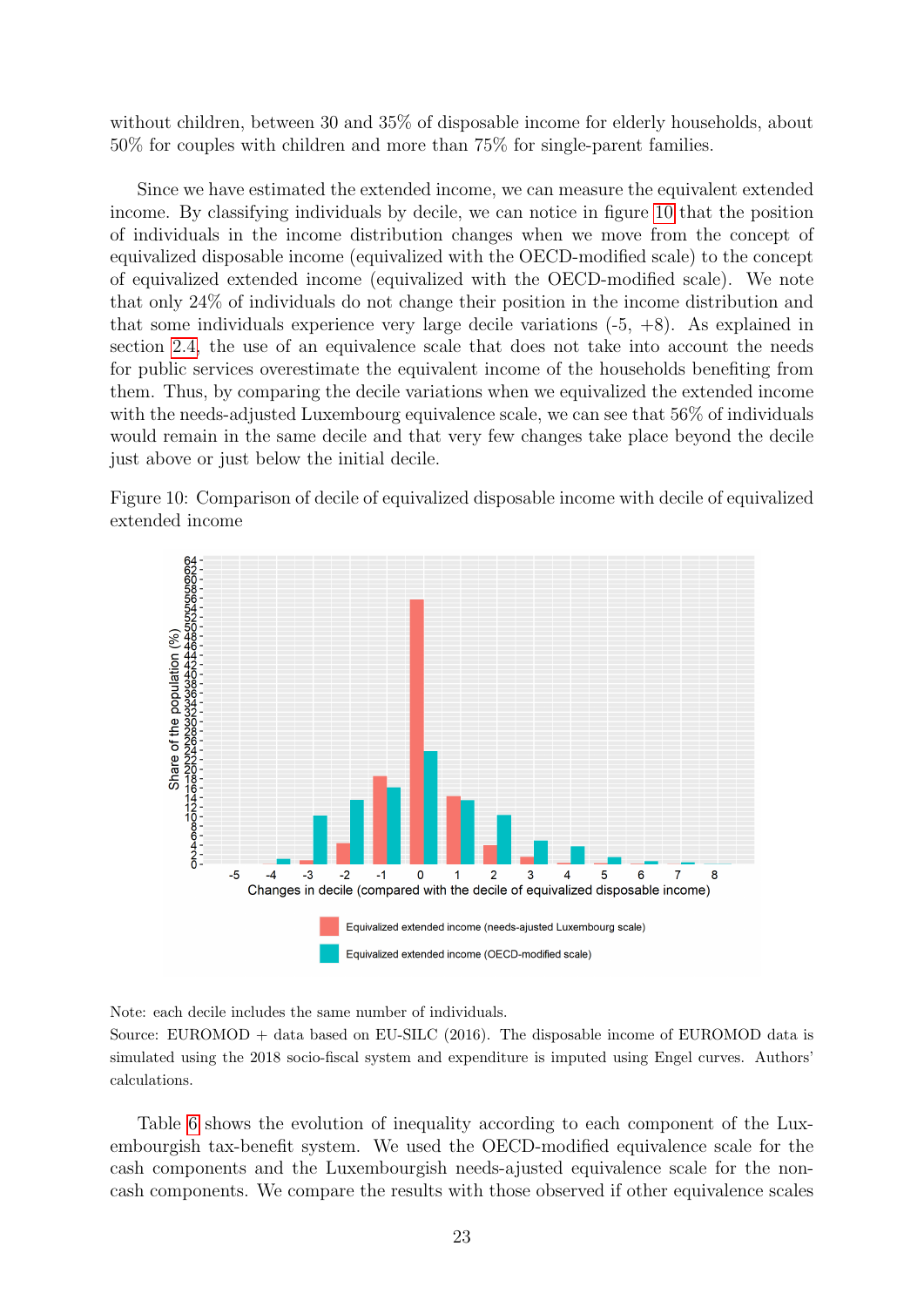are used (OECD-modified scale and Simplified Needs-Adjusted scale). We choose two inequality indicators: the relative Gini coefficient to measure relative inequality and the absolute Gini coefficient to measure the absolute level of inequality.

We observe a sharp decline in inequality after taking into account cash benefits and direct taxes (disposable income) with a reduction of 49.9% of the relative Gini and 45.3% of the absolute Gini. The public pensions, the cash social benefits and the income tax reduce strongly the relative inequality on the Luxembourgish population while it is mainly income tax that reduce absolute inequality. Indirect taxes additionally increase relative inequality by 2.5 percent but decrease the absolute inequality by 5.1%. The latter is decreasing because better-off households pay more indirect taxes in absolute terms and thus the income gap between rich and poor decrease. However, the less well-off households lose a larger proportion of their income after indirect taxes: the relative Gini increases. The negative impact of indirect taxes on relative inequality is also found by [Figari and](#page-26-4) [Paulus](#page-26-4) [\(2015\)](#page-26-4) with an increase in the relative Gini coefficient of between 3% and 10% for the three countries studied.

The inclusion of in-kind transfers allow a further reduction in the relative Gini coefficient compared to disposable income after indirect taxes from 23% to 26% depending on the scale of equivalence used. The effect on relative inequality thus seems less important than the effect of social benefits and directes taxes. Concerning absolute inequality, social in-kind transfers increase inequality by 5.2% (in comparison to inequality of disposable income post indirect taxes) if the OECD-modified scale is used, compared with a decrease of 18 to 25% if scales that adjust for public service needs are used. As explained earlier, the absence of adjustments for public service needs overestimates the equivalent income of certain categories of the population, leading to an increase in income gaps in the population. Thus, needs-adjusted scales appear to have little effect on the measurement of relative inequality but are important in the measurement of absolute inequality.

Focusing on the results obtained with the "needs-adjusted Luxembourg" scale (which are relatively similar to those obtained with the "Simplified Needs-Adjusted" scale), we note that public in-kind transfers allow for a more egalitarian distribution of equivalent incomes (relative Gini drop of 24.7%) and reduce absolute differences in income between individuals in the population (absolute Gini drop of 18.2%). It is mainly education and health services that reduce relative inequality (decrease of 12.4% and 9.5% respectively with the "needs-adjusted Luxembourg" scale), however, only education seems to have a significant effect on absolute inequality. Health, for example, has no effect on absolute inequalities because, according to the insurance approach and after correcting for differences in needs, all individuals receive a very similar amount. All in all, the Luxembourgish taxbenefits system allows to reduce relative inequality of 61.3% and the absolute inequality of 57.5%.[7](#page-23-0)

<span id="page-23-0"></span><sup>7</sup>The same conclusion emerge using alternative indicators of income inequality such as the inter-decile ratio (D9/D1) and the inter-decile difference (D9-D1).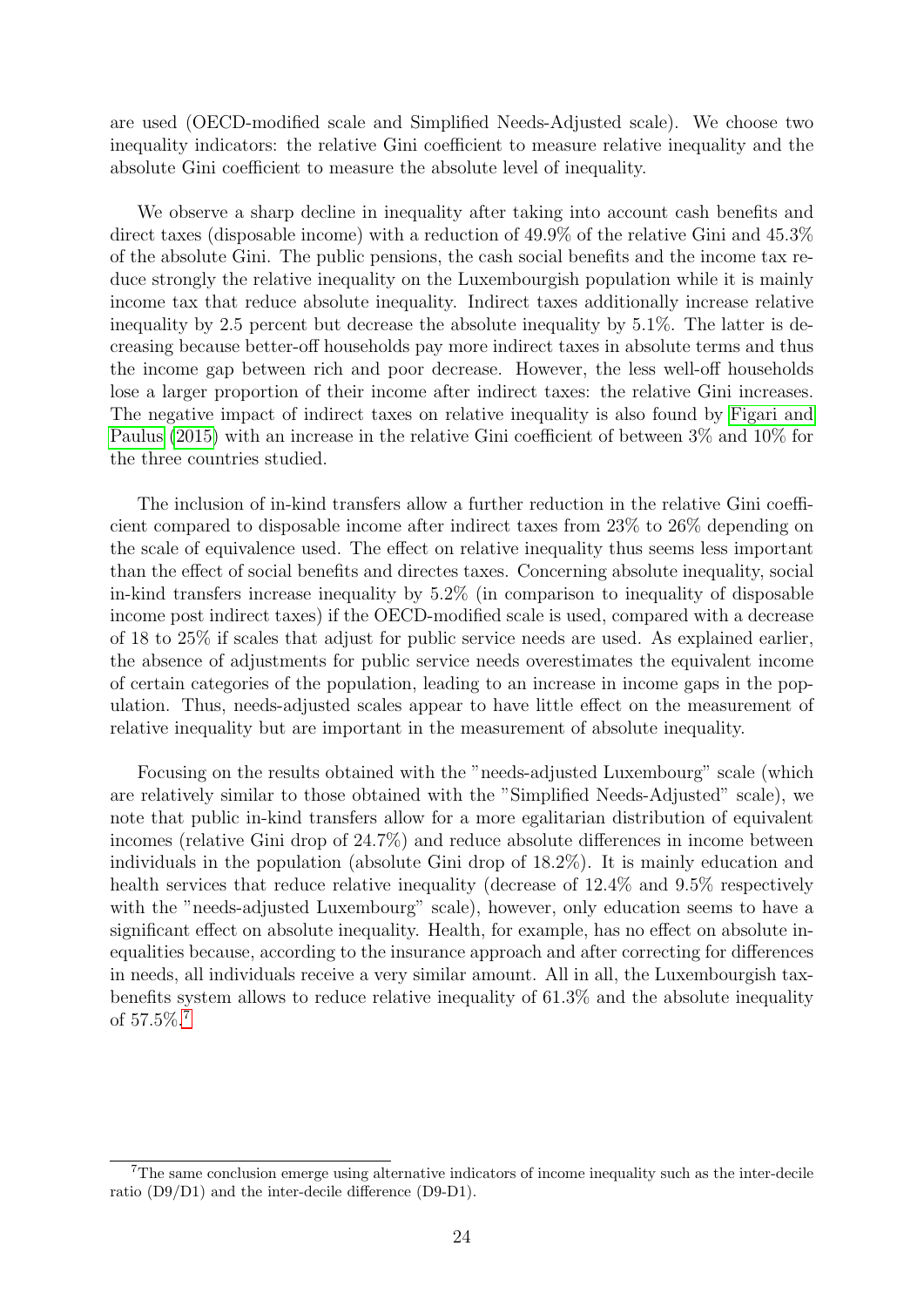<span id="page-24-0"></span>Table 6: Changes in relative and absolute Gini coefficient for each component of the Luxembourgish tax-benefit system

|                                                                             |                    | Relative Gini                     |                                  |                   | Absolute Gini                     |                                  |  |  |
|-----------------------------------------------------------------------------|--------------------|-----------------------------------|----------------------------------|-------------------|-----------------------------------|----------------------------------|--|--|
|                                                                             | OECD-<br>modified  | Simplified<br>Needs-<br>adjusted* | Luxembourg<br>Needs-<br>adjusted | OECD-<br>modified | Simplified<br>Needs-<br>adjusted* | Luxembourg<br>Needs-<br>adjusted |  |  |
| Original income                                                             | 0.479              |                                   |                                  | 1387.1            |                                   |                                  |  |  |
| $+$ Public pensions                                                         | 0.363              |                                   |                                  | 1351.3            |                                   |                                  |  |  |
| Variation $(\%)$ wrt original income                                        | $-24.2$            |                                   |                                  | $-3.4$            |                                   |                                  |  |  |
| $+Cash$ benefits                                                            | 0.302              |                                   |                                  | 1225.3            |                                   |                                  |  |  |
| Variation( $\%$ ) wrt public pensions                                       | $-17.0$            |                                   |                                  | $-9.3$            |                                   |                                  |  |  |
| -SIC (self-)employee                                                        | 0.301              |                                   |                                  | 1110.9            |                                   |                                  |  |  |
| Variation( $\%$ ) wrt cash benefits                                         | $-0.2$             |                                   |                                  | $-9.3$            |                                   |                                  |  |  |
| -Income tax                                                                 | 0.240              |                                   |                                  | 759.1             |                                   |                                  |  |  |
| Variation $(\%)$ wrt SIC                                                    | $-20.3$            |                                   |                                  | $-31.7$           |                                   |                                  |  |  |
| $=$ Disposable Income (DI)                                                  | 0.240              |                                   |                                  | 759.1             |                                   |                                  |  |  |
| Variation $(\%)$ wrt original income                                        | $-49.9$            |                                   |                                  | $-45.3$           |                                   |                                  |  |  |
| -Indirect taxes                                                             | 0.246              |                                   |                                  | 720.7             |                                   |                                  |  |  |
| Variation $(\%)$ wrt DI                                                     | $+2.5$             |                                   |                                  | $-5.1$            |                                   |                                  |  |  |
| DI post indirect taxes                                                      | 0.246              |                                   |                                  | 720.7             |                                   |                                  |  |  |
| Variation(%) wrt original income                                            | $-48.7$            |                                   |                                  | $-48.0$           |                                   |                                  |  |  |
| $+$ In-kind education                                                       | 0.213              | 0.212                             | 0.215                            | 748.4             | 621.8                             | 600.2                            |  |  |
| Variation( $\%$ ) wrt DI post ind.taxes                                     | $-13.4$            | $-13.9$                           | $-12.4$                          | $+3.8$            | $-13.7$                           | $-16.7$                          |  |  |
| $+$ In-kind child care                                                      | 0.209              | 0.206                             | 0.209                            | 746.8             | 613.6                             | 592.0                            |  |  |
| Variation $(\%)$ wrt education                                              | $-2.0$             | $-2.9$                            | $-3.0$                           | $-0.2$            | $-1.3$                            | $-1.4$                           |  |  |
| $+$ In-kind health care                                                     | 0.189              | 0.185                             | 0.189                            | 745.2             | 607.7                             | 591.1                            |  |  |
| Variation( $\%$ ) wrt child care                                            | $-9.5$             | $-10.2$                           | $-9.5$                           | $-0.2$            | $-1.0$                            | $-0.2$                           |  |  |
| $+$ In-kind long-term care (LTC)                                            | 0.189              | 0.182                             | 0.186                            | 759.1             | 611.2                             | 590.6                            |  |  |
| Variation( $\%$ ) wrt health care                                           | $-0.1$             | $-1.3$                            | $-1.9$                           | $+1.9$            | $+0.6$                            | $-0.1$                           |  |  |
| $+$ In-kind social housing                                                  | 0.188              | 0.182                             | 0.185                            | 758.4             | 610.6                             | 589.7                            |  |  |
| Variation $(\%)$ wrt LTC                                                    | $-0.2$             | $-0.2$                            | $-0.2$                           | $-0.1$            | $-0.1$                            | $-0.1$                           |  |  |
| $=$ Extended income                                                         | 0.188              | 0.182                             | 0.185                            | 758.4             | 610.6                             | 589.7                            |  |  |
| Variation(%) wrt DI post ind. taxes<br>Variation $(\%)$ wrt original Income | $-23.4$<br>$-60.7$ | $-26.0$<br>$-62.0$                | $-24.7$<br>$-61.3$               | $+5.2$<br>$-45.3$ | $-24.7$<br>$-56.0$                | $-18.2$<br>$-57.5$               |  |  |

Notes: deciles are constructed using the equivalized disposable income (modified OECD scale) of the household; each decile includes the same number of individuals. \* The Simplified Needs-Adjusted scale come from [Aaberge et al.](#page-26-13) [\(2017\)](#page-26-13). Source: EUROMOD + data based on EU-SILC (2016). The disposable income of EUROMOD data is simulated using the 2018 socio-fiscal system and expenditure is imputed using Engel curves. Authors' calculations.

# 4 Discussion and conclusion

This article analyses a more comprehensive definition of income for the case of Luxembourg. It allows a deeper analysis of the distributive impact of the Luxembourgish tax-benefit system. We use the extended income measure already in use in other studies [\(Figari and Paulus, 2015\)](#page-26-4). This measure is based on disposable income where we subtract indirect taxes paid by household and we add the in-kind transfers received. Taking these two elements into account is important because indirect taxes reduce households' cash income and in-kind transfers are a counterpart to the taxes paid by households. As taxes are deducted from disposable income, it seems important to include the counterpart of these taxes (among others the public services) to get a more accurate picture of the resources available to households.

Using imputation and simulation methods developed in the economic literature and using survey data, we simulated the indirect taxes paid by households resident in Luxembourg and estimated a monetary value for the public services they receive. We estimated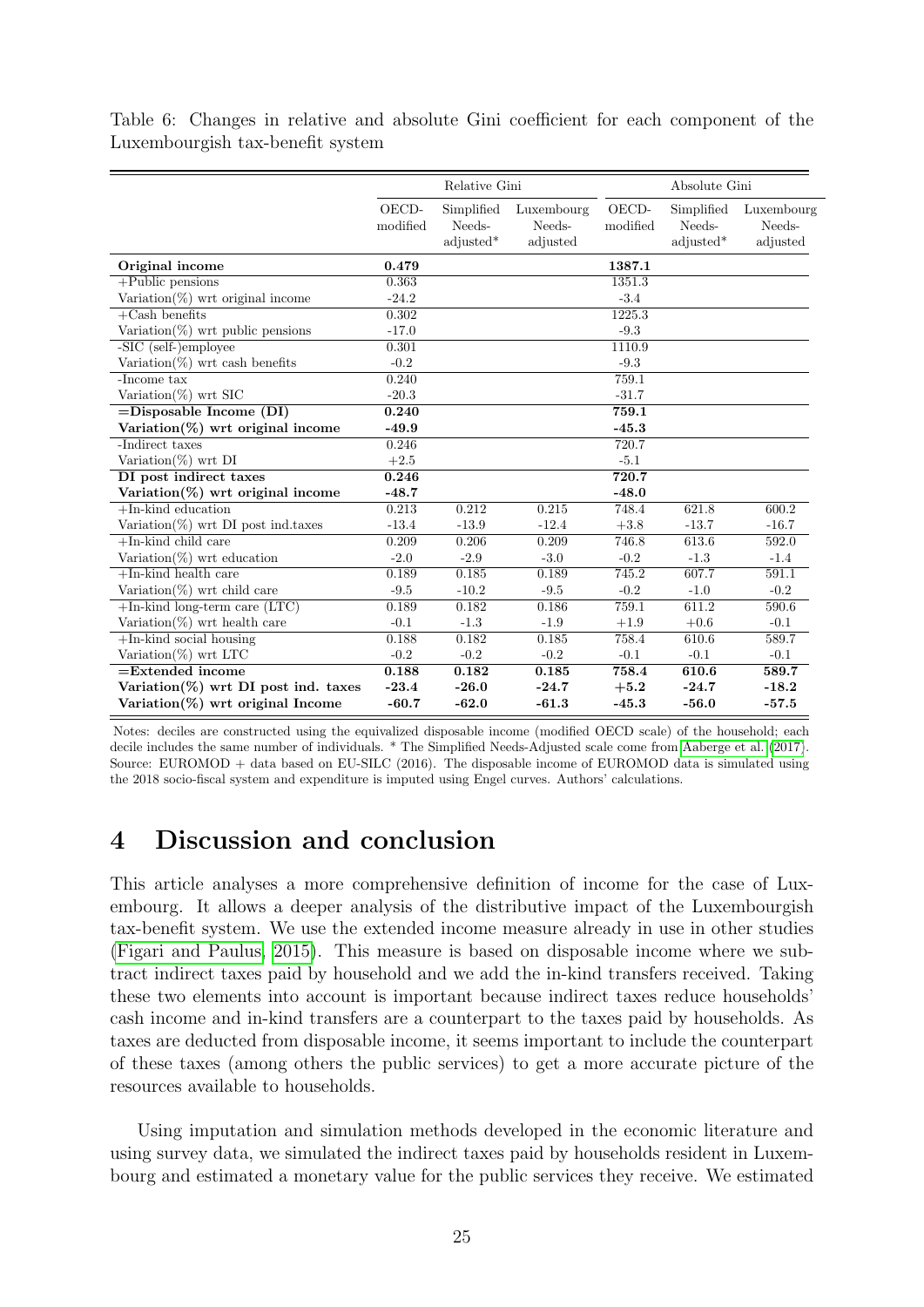that indirect taxes and in-kind transfers represent respectively 7.4% and 31.7% of the average household disposable income in Luxembourg. We show that indirect taxes are regressive, they represent a greater tax burden for the poorest households. Conversely, in-kind transfers increase more strongly the income of the least well-off households. It is particularly in-kind transfers related to education and health care that increase household income. Similarly, households with elderly or households with children benefit more from in-kind transfers (health care and long term care for elderly and education-related in-kind transfers for families with children).

After adjusting for the needs of public services, we have shown that Luxembourgish tax-benefit system reduces the relative inequality by 61.3% and the absolute inequality by 57.4%. It therefore allows for a significant reduction in income inequality. Although a large part of this reduction is attributable to the "direct" part of the tax-benefit system (direct taxes, cash social transfers, social insurance contributions), in-kind transfers make it possible to achieve greater equalization of household income. On the other hand, indirect taxes slightly increase relative inequality, because the tax burden related to indirect taxes is higher among poor households, without increasing absolute inequality because richer households pay more indirect taxes in absolute terms.

In view of these results, it seems important to take into account the whole tax-benefit system (cash and non-cash benefits, direct and indirect taxes) in order to have a better idea of the efficiency and the generosity of the tax-benefit system in Luxembourg. Focusing only on the cash components gives only a partial view of the efficiency of the tax-benefit system while elements such as non-cash transfers make it possible to significantly reduce income inequality. But it is important to keep in mind that non-cash income has very different characteristics from cash income. The latter allow households to choose freely what they wish to do with this money: spend it on goods and services of their choice or save it, whereas the non-cash incomes are fictitious incomes that are intended for the consumption of specific goods and services. The presence of public services and other in-kind benefits helps households to meet some needs such as health and education that they would have had to pay by themselves in the absence of these services, but in-kind income does not change the ability of households to consume more private goods and services of their choice. The measure of extended income is therefore complementary to the measure of disposable income.

In addition, imputation of in-kind transfers are based on strong assumptions and the present analysis is a short-term analysis. Today's poor households may become tomorrow's rich households. Also, from a life-cycle perspective, it is possible that, at the end, in-kind transfers benefit more to better-off households. This issue should be further explored in future research. Similarly, one aspect is still neglected in this paper: the wealth. The lack of data in this field has not allowed us to introduce it. However, wealth could also modify somewhat the picture of income inequality in Luxembourg.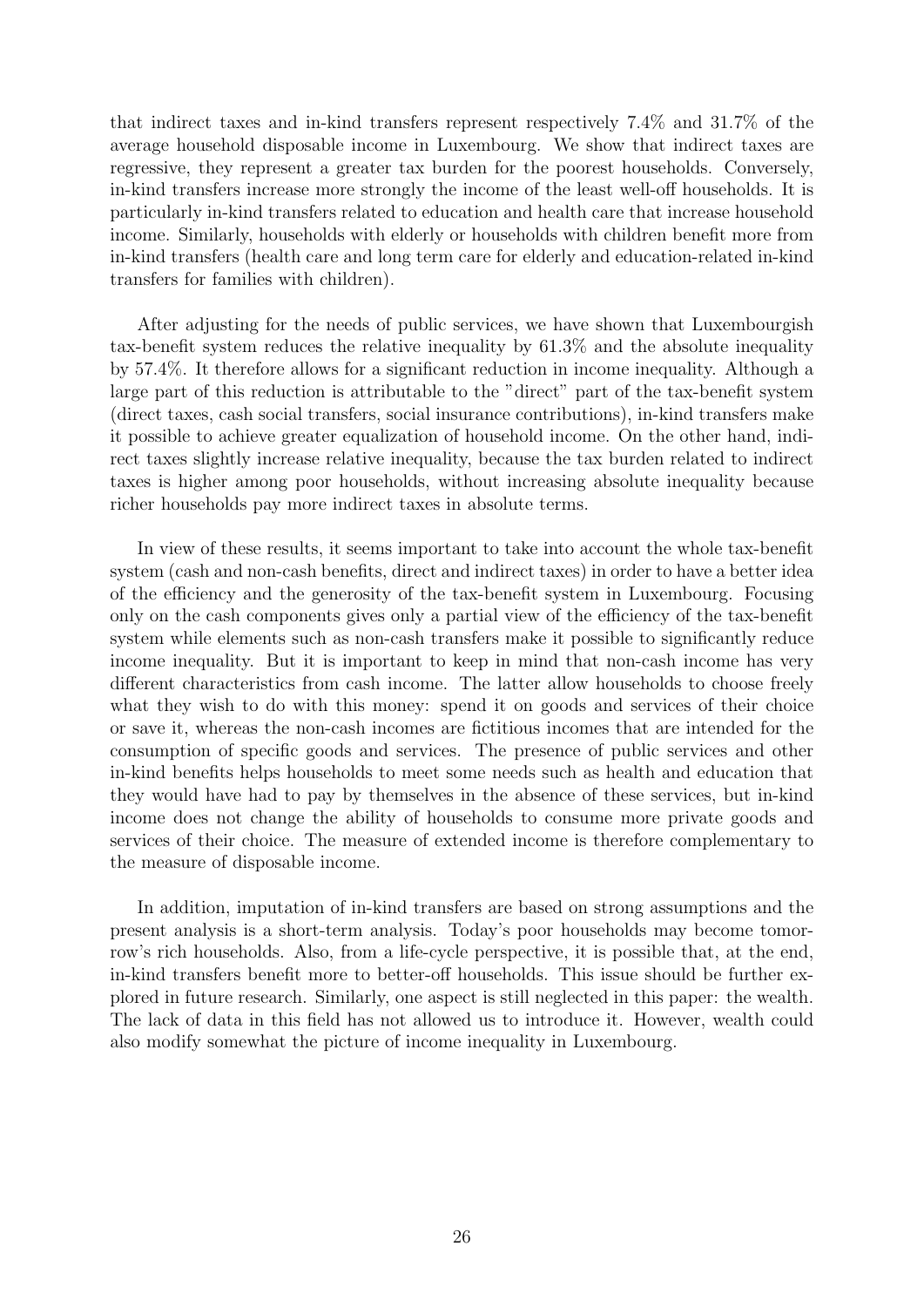# References

- <span id="page-26-8"></span>Aaberge, R., Bhuller, M., Langorgen, A., and Mogstad, M. (2010). The distributional impact of public services when needs differ. Journal of Public Economics, 94(9-10):549– 562.
- <span id="page-26-10"></span>Aaberge, R., Langorgen, A., and Lindgren, P. (2013). The distributional impact of public services in european countries. European Comission, Methodologies  $\mathcal{B}$  Working papers.
- <span id="page-26-13"></span>Aaberge, R., Langorgen, A., and Lindgren, P. (2017). The distributional impact of public services in european countries. In Atkinson, A. B., Guio, A.-C., and Marlier, E., editors, Monitoring social inclusionin Europe, chapter 8, pages 159–174. Publications Office of the European Union, Luxembourg.
- <span id="page-26-11"></span>Balcazar, C. F., Ceriani, L., Olivieri, S., and Ranzani, M. (2017). Rent-imputation for welfare measurement: a review of methodologies and empirical findings. Review of Income & Wealth, 64(3):881–898.
- <span id="page-26-9"></span>Banks, J., Blundell, R., and Lewbel, A. (1997). Quadratic engel curves and consumer demand. The Review of Economics and Statistics, 79(4):527–539.
- <span id="page-26-5"></span>De Agostini, P., Capéau, B., Decoster, A., Figari, F., Kneeshaw, J., Leventi, C., Manios, K., Paulus, A., Sutherland, H., and Vanheukelom, T. (2017). Euromod extension to indirect taxation. EUROMOD Technical Note Series EMTN/3.0.
- <span id="page-26-3"></span>Decoster, A., Loughrey, J., O'Donoghue, C., and Verwerft, D. (2010). How regressive are indirect taxes? a microsimulation analysis for five european countries. Journal of Policy Analysis and Management, 29(2):326–350.
- <span id="page-26-4"></span>Figari, F. and Paulus, A. (2015). The distributional effects of taxes and tranfers under alternative income concepts: The importance of three "i"s. Public Finance Review, 43(3):347–372.
- <span id="page-26-0"></span>Fuest, C., Niehues, J., and Peichl, A. (2010). The redistributive effects of tax benefit systems in the enlarged eu. Public Finance Review, 38(4):473–500.
- <span id="page-26-1"></span>Garfinkel, I., Rainwater, L., and Smeeding, T. M. (2006). A re-examination of welfare states and inequality in rich nations: How in-kind tranfers and indirect taxes change the story. Journal of Policy Analysis and Management, 25(4):897–919.
- <span id="page-26-12"></span>Heckman, J. (1979). Sample selection bias as a specification error. Econometrica, 47:153– 161.
- <span id="page-26-6"></span>Maitino, L., Ravagli, L., and Sciclone, N. (2017). Microreg: a traditional tax-benefit microsimulation model extended to indirect taxes and in-kind transfers. International Journal of Microsimulation, 10(1):5–38.
- <span id="page-26-7"></span>Marical, F., Mira d'Ercole, M., Vaalavuo, M., and Verbist, G. (2008). Publicy provided services and the distribution of households' economics resources? OECD Economic Studies, 2008(44).
- <span id="page-26-2"></span>OECD (2019). Government at a Glance 2019. OECD Publishing.